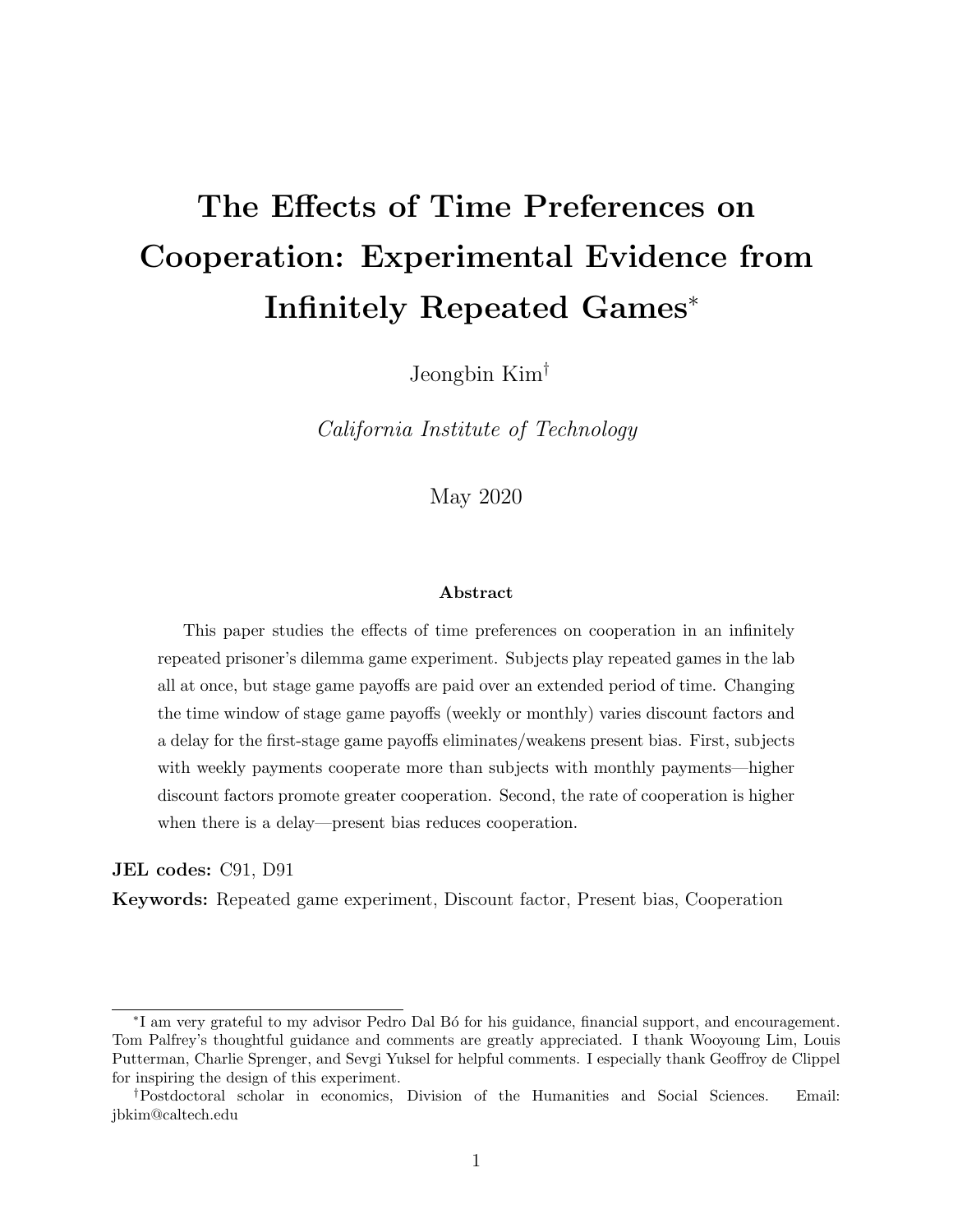## 1 Introduction

The theoretical contributions on infinitely repeated games have shown that time preferences are essential in determining equilibrium behavior. Punishments for opportunistic behavior can be credible if players are patient enough. Most works assume exponential discounting (i.e., dynamic consistency) and use the discount factor to characterize the set of equilibrium outcomes.<sup>1</sup> To test the predictions for repeated games, there have been many experiments in the laboratory.

A random termination rule is the most frequently used way of implementing repeated games in the lab (Roth and Murnighan,  $1978$ ).<sup>2</sup> With plausible assumptions such as risk neutrality, the equivalence between random termination and exponential discounting allows for the assessment of the effect of discount factors on behavior. Dal Bo and Fréchette (2018) show in their meta-analysis that the higher the continuation probability is, the higher the rate of cooperation in infinitely repeated prisoner's dilemma (PD) games. That is, a random termination rule allows us to observe behaviors that are consistent with the theoretical predictions.

This paper extends the scope of the literature by raising an important question: how can we test the effect of subjects' underlying "time" preferences (discount factor and present bias) on cooperative behavior in repeated game (and other dynamic games) experiments? The recent developments in empirical and theoretical investigations of time preferences lead us to the two directions. First, although a random termination rule is theoretically equivalent to exponential discounting, assessing randomness of termination in a repeated game experiment may be more suitable in the domain of risk preferences rather than time preferences. Moreover, recent experiments provide evidence that there exist clear differences between risk and time preferences. For instance, Andreoni and Sprenger(2012b) show that subjects perceive uncertain outcomes differently from delayed outcomes.<sup>3</sup> Taken together, even with the fact that behavior under random termination is consistent with theory, it is still an open question of whether and how time preferences affect behavior in repeated games. To address this challenge, we need to introduce "time" into a framework of repeated game experiments.

Second, many experiments measure individual's time preferences by using delayed payments and find that a non-negligible proportion of subjects are present biased (for instance,

<sup>1</sup>For instance, see Fudenberg and Maskin (1986) and Abreu et al. (1990).

<sup>&</sup>lt;sup>2</sup>The termination of a repeated game at the end of each stage game is stochastically determined by the continuation probability that is commonly known to subjects.

<sup>3</sup>For theoretical investigations of the relationship between risk and time preferences, see Chakraborty et al. (Forthcoming).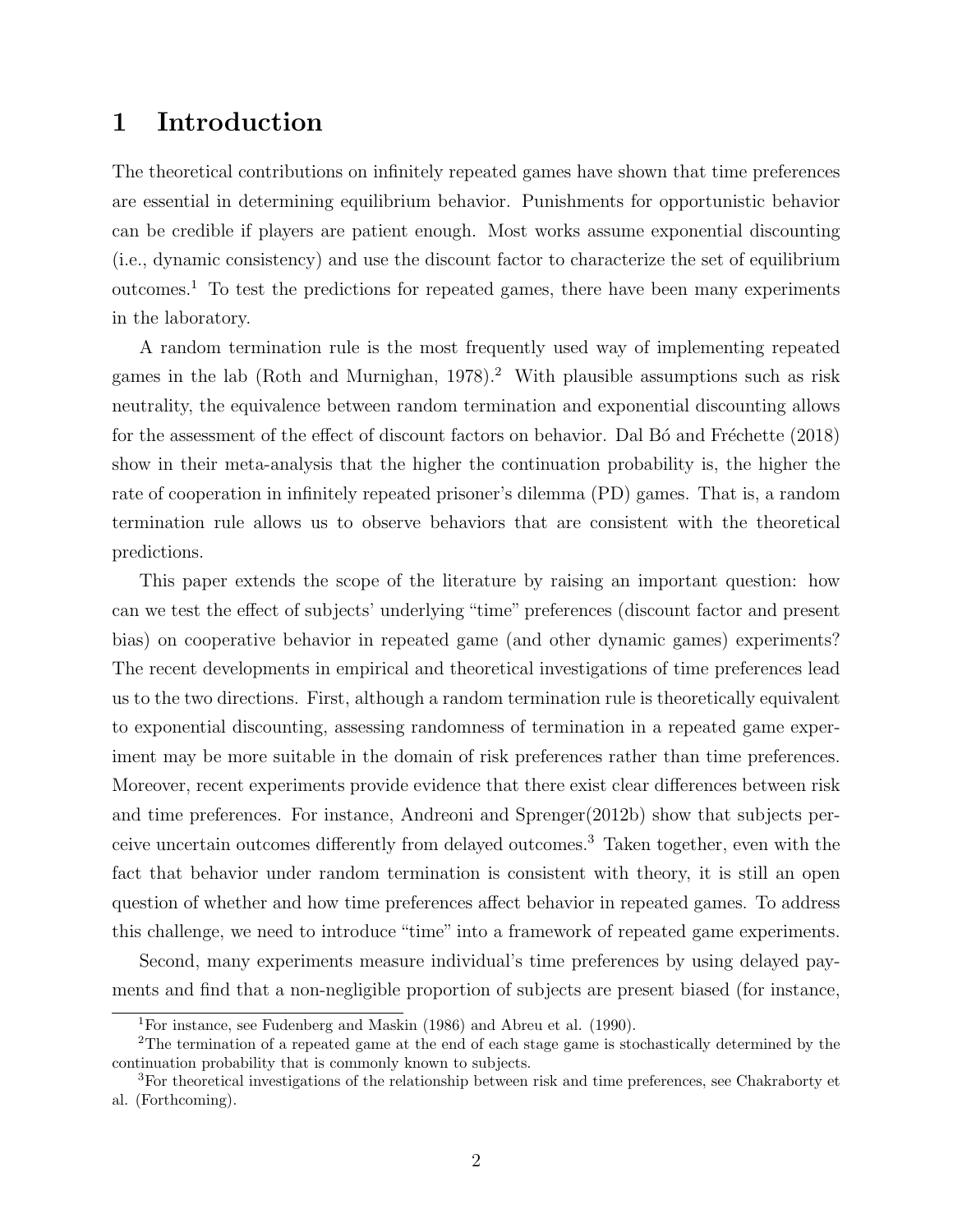see Andreoni and Sprenger (2012a) and Halevy (2015)). On the theoretical side, there exist continuing efforts to study dynamic inconsistency in dynamic games. Chade et al. (2008) is the first study that introduces a model of quasi-hyperbolic discounting  $(\beta-\delta)$  into repeated games.<sup>4</sup> One of their main results is a characterization for the repeated PD game such that with  $\delta$  ( $\beta$ ) fixed, the set of equilibrium outcomes expands as  $\beta$  ( $\delta$ ) increases. As aforementioned, however, the equivalence between random termination and exponential discounting makes it hard to admit any deviation from exponential discounting in the existing experimental framework. Therefore, the second challenge is to have a design that allows us to investigate the effect of present bias on behavior in a repeated game experiment.

The main contribution of this paper is to introduce a novel experimental approach that can accommodate the two challenges above. In the lab, subjects play 20 repeated games at once and one repeated game is randomly selected for payment at the end of the experiment. For the selected repeated game, subjects receive stage game payoffs over a long period of time. There are two treatments regarding the time windows of payments. In the weekly treatment, subjects receive stage game payoffs at weekly intervals—payoffs for the first stage game on the same day of the session, the second stage game payoffs in one week, and so on. In the monthly treatment, subjects receive stage game payoffs at monthly intervals.

Changing the time window of stage game payoffs induces the treatment level variations in subjects' discount factors with which they evaluate the stream of payoffs. That is, subjects in the weekly treatment, on average, are designated to induce higher discount factors than subjects in the monthly treatment in assessing the repeated game payoffs. This enables us to directly examine the causal effects of discount factors on cooperation.

In addition, we have the delay-monthly treatment in which there is one month delay for the initial stage game payoffs. Subjects receive the first stage game payoffs in one month from the day of the session, the second stage game payoffs in two months, and so on. While the time window of payoffs is fixed as monthly intervals, the difference between the monthly and the delay-monthly treatments is that in the delay-monthly treatment, all payoffs are made in the future so that present bias is in principle eliminated. Comparing behavior across these two treatments makes it possible to examine the causal effects of present bias on cooperation. To make intertemporal payments credible, all payments are made through Venmo, a mobile app. The advantages of using Venmo for payment are (1) to balance the transaction costs between immediate and future payoffs and (2) to alleviate uncertainty that

<sup>4</sup>Back to Phelps and Pollak (1968) and Laibson (1997), under quasi-hyperbolic discounting, all future rewards, compared to an immediate reward, are discounted further by  $\beta$ , on top of exponential discounting with a factor,  $\delta$ . If  $\beta$  equals 1, it nests exponential discounting.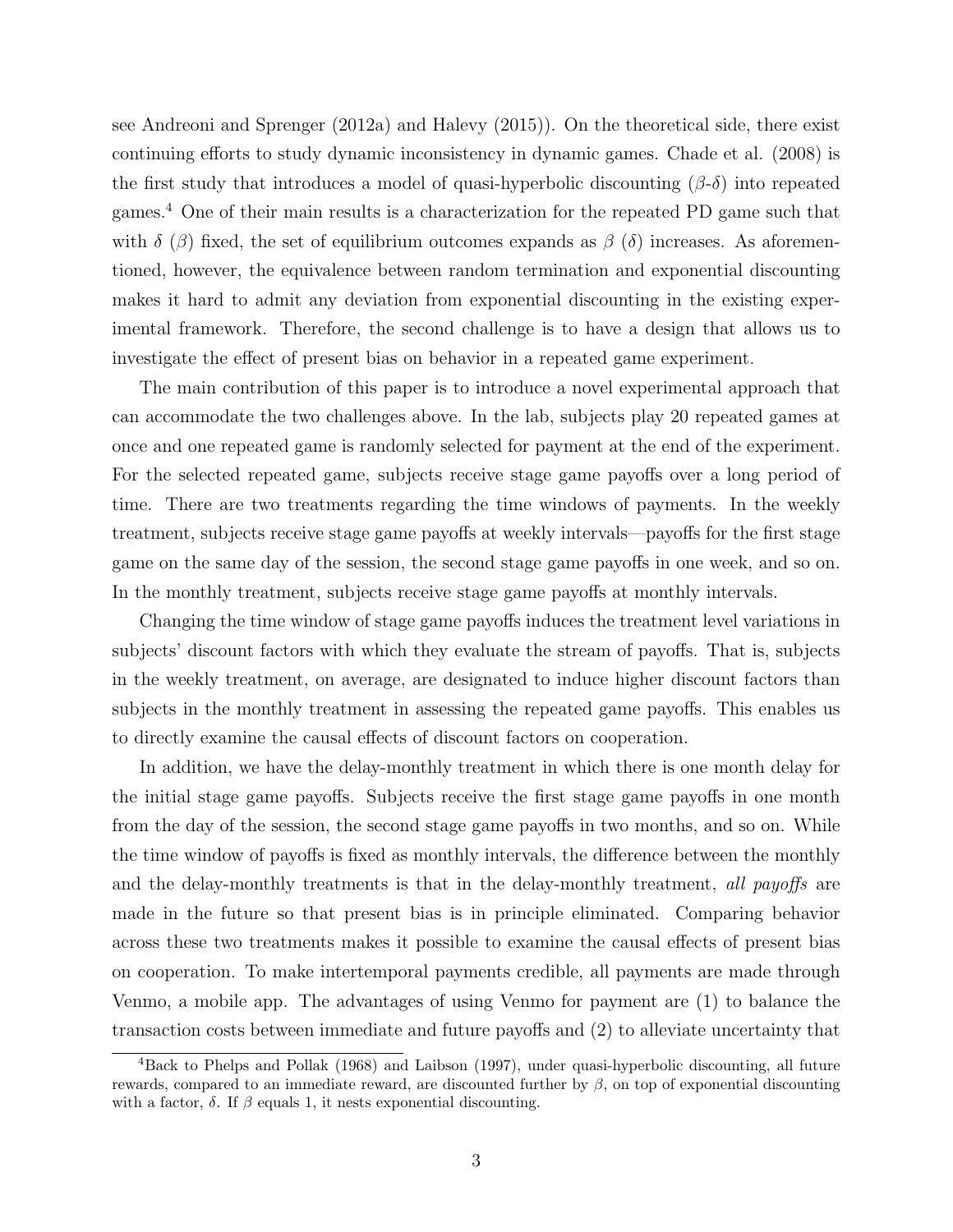subject may have about the future payment.

Our main focus in the analysis is on how subjects behave in the initial stage game. We find unambiguous evidence of the effects of time preferences on cooperation, consistent with the predictions in theory. First, the rate of cooperation is higher in the weekly treatment than in the monthly treatment. This implies that the higher discount factors are, the higher the rate of cooperation. Second, subjects cooperate significantly more in the delay-monthly treatment than do subjects in the monthly treatment. This finding confirms the negative effect of present bias on cooperation. Furthermore, in both comparisons, as subjects gain experience, the differences in cooperation rates across these treatment comparisons become more greater, supporting the argument that learning matters for cooperation in repeated games.

This paper is closely related to the three strands of literature. First, the literature of time preferences has given exclusive attention to individual decision making.<sup>5</sup> Researchers find that time preferences measured by delayed payment are related to important intertemporal behavior of individuals such as financial decision-making (Meier and Sprenger, 2010) and to the demand for commitment devices by individuals who have dynamic inconsistency (Augenblick et al., 2015; Gine et al., 2019). This paper is the first attempt to convey the methodology of delayed payment developed in individual decision making into dynamic strategic interactions. Examining the role of time preferences in dynamic games is particularly important because many instances in the real world involve repeated interactions among multiple players, e.g., bargaining within/between organizations such as households and firms.

Second, the literature of repeated game experiments provide a fundamental test ground with this paper. For instance, Dal B $\acute{o}$  (2005) and Dal B $\acute{o}$  and Fréchette (2011) show that different random termination probabilities affect cooperative behavior in repeated prisoner's dilemma game experiments in a way that is consistent with theoretical predictions.<sup>6</sup> Based on the random termination framework, various studies look at the relation of personal characteristics to cooperation in repeated game experiments. Davis et al. (2016) measure and relate subjects' discount factors to their behavior in repeated games and find no evidence of robust correlations. Sabater-Grande and Georgantzis (2002), Proto et al. (2019), and Davis et al. (2016) examine whether risk aversion affects cooperation. While Proto et al.

<sup>&</sup>lt;sup>5</sup>See Frederick et al. (2002) for a survey of the literature. For recent developments in measuring time preferences, see Andersen et al. (2008), Andreoni and Sprenger (2012a), and Halevy (2015).

 $6$ See Dal Bó and Fréchette (2018) for further discussion of infinitely repeated game experiments in the lab.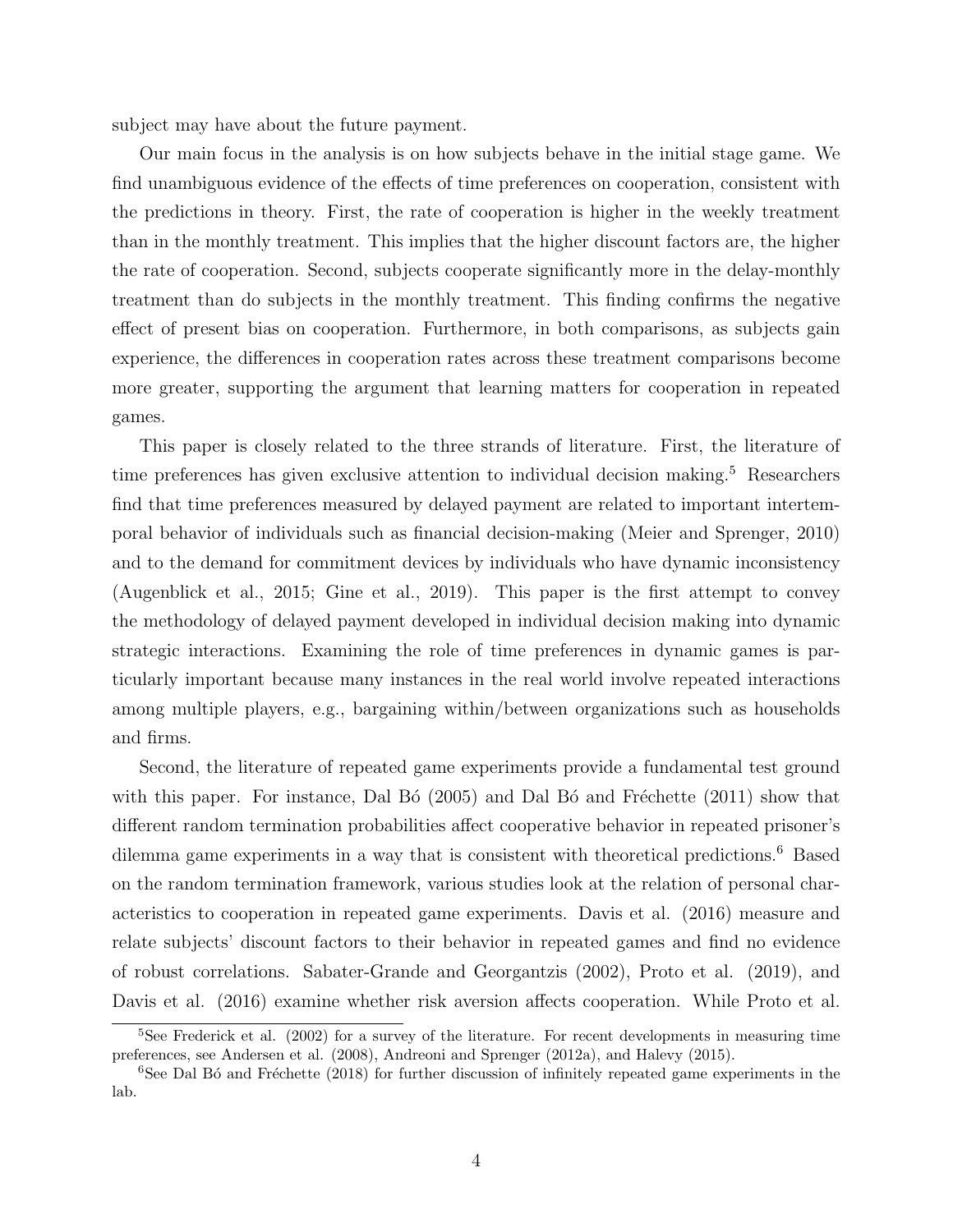(2019) and Davis et al. (2016) do not find a significant relationship between risk aversion and cooperation, risk aversion is negatively correlated with cooperation in Sabater-Grande and Georgantzis (2002), in which subjects are assigned into groups based on their risk aversion. Proto et al. (2019) study the relationship between intelligence and cooperation and find that, only for a high continuation probability, a group of subjects with higher IQ test scores cooperate more than a group of subjects with lower IQ test scores as they gain experience. Dreber et al.  $(2014)$  show that there is no relationship between giving behavior in a dictator game and cooperation when cooperation can be supported as an equilibrium outcome. A careful explanation for weak results in the literature is that establishing the correlations between individual characteristics and behaviors may not be obvious in strategic interactions. One reason is due to the fact that beliefs about others' preferences may also matter for behavior in strategic interactions, and in consequence, even finding such correlations does not necessarily imply causal effects. In contrast, the experimental framework developed in this paper enables us to directly test the causal effect of time preferences on behavior in repeated games.

Last but not least, this paper is also related to the recent theoretical developments in dynamic games. There exist small, but growing endeavors of investigating the consequence of dynamic inconsistency in dynamic games. For instance, Obara and Park (2017) study the repeated games in which there is a punishment strategy harsher than a revision to Nash equilibrium. They show that present and future bias lead to different shapes of the worst punishment strategy. Schweighofer-Kodritsch (2018) analyzes a general framework that admits dynamic inconsistency in the Rubinstein bargaining model. He shows how different types of deviations from dynamic consistency are related to (non-) unique equilibrium in bargaining outcomes. The experimental framework introduced in this paper can be applied to such new models to shed light on how different aspects of time preferences affect behavior in various dynamic games.

## 2 Experimental Design

#### 2.1 Infinitely Repeated Prisoner's Dilemma

An infinitely repeated prisoner's dilemma (PD) game is implemented in the lab by using the random termination method. A repeated game (or a match) may be comprised of a sequence of stage games (or rounds). After each round, with a 75% probability, the match will continue for at least another round, and with a  $25\%$  probability, the match will be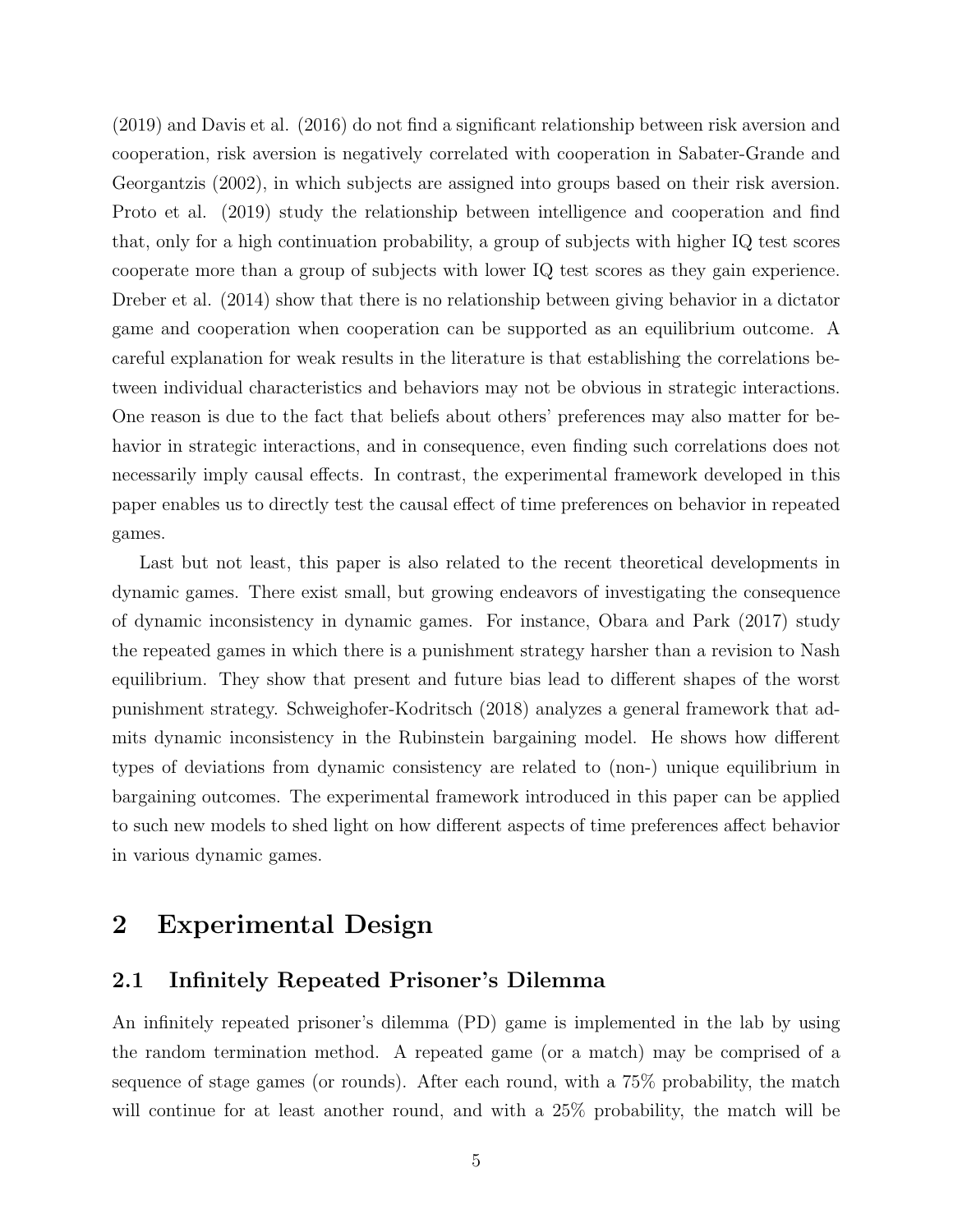<span id="page-5-0"></span>terminated after that round.<sup>7</sup> Table [1](#page-5-0) presents the payoffs (in dollars) for each round. Subjects play 20 matches and are randomly matched with another subject across matches. One of the matches is randomly selected for payment at the end of the experiment.

|             | The other's choice |                               |  |
|-------------|--------------------|-------------------------------|--|
| Your choice |                    |                               |  |
|             |                    | $$4.00, $4.00$ \$1.00, \$5.00 |  |
| э.          |                    | $$5.00, $1.00 \$2.00, $2.00$  |  |

Table 1: Stage game payoffs

Our novel experimental design, which allows for subjects' time preferences to play an important role in determining their cooperative behavior, is highlighted as follows. First, for the selected match, we pay subjects for their round payoffs over a long period of time, and this makes subjects evaluate a stream of intertemporal payoffs with their time preferences. Second, by exogenously changing the time window of the round payoffs, subjects use different discounting across treatments. Table [2](#page-5-1) summarizes our experimental design with three treatments.

Table 2: Treatments information

<span id="page-5-1"></span>

| Treatment                | Time window        | Delay         | Prob. of continuation $\#$ of sessions |  |
|--------------------------|--------------------|---------------|----------------------------------------|--|
| Weekly                   | 1 week             | No.           | 0.75                                   |  |
| Monthly<br>Delay-Monthly | 1 month<br>1 month | No<br>1 month | 0.75<br>0.75                           |  |

In the first treatment, weekly, subjects receive their stage game payoffs once per week: the first-stage game payoff right after the session, the second-stage game payoff (if available) one week after the session, and so on. Although all decisions are made at the same time in the lab, the fact that the round payoffs will be given over time outside the lab makes it possible for subjects to perceive their payoffs after round 1 as the payment in the future. This implies that subjects in the weekly treatment apply their weekly discounting in assessing the continuation payoffs.

In the second treatment, *monthly*, everything holds the same as in the *weekly* treatment except that the time window for the round payoffs is once per month: the first-stage game payoff occurs right after the session, the second-stage game payoff (if available) one month

<sup>7</sup>These probabilities are commonly known to the subjects.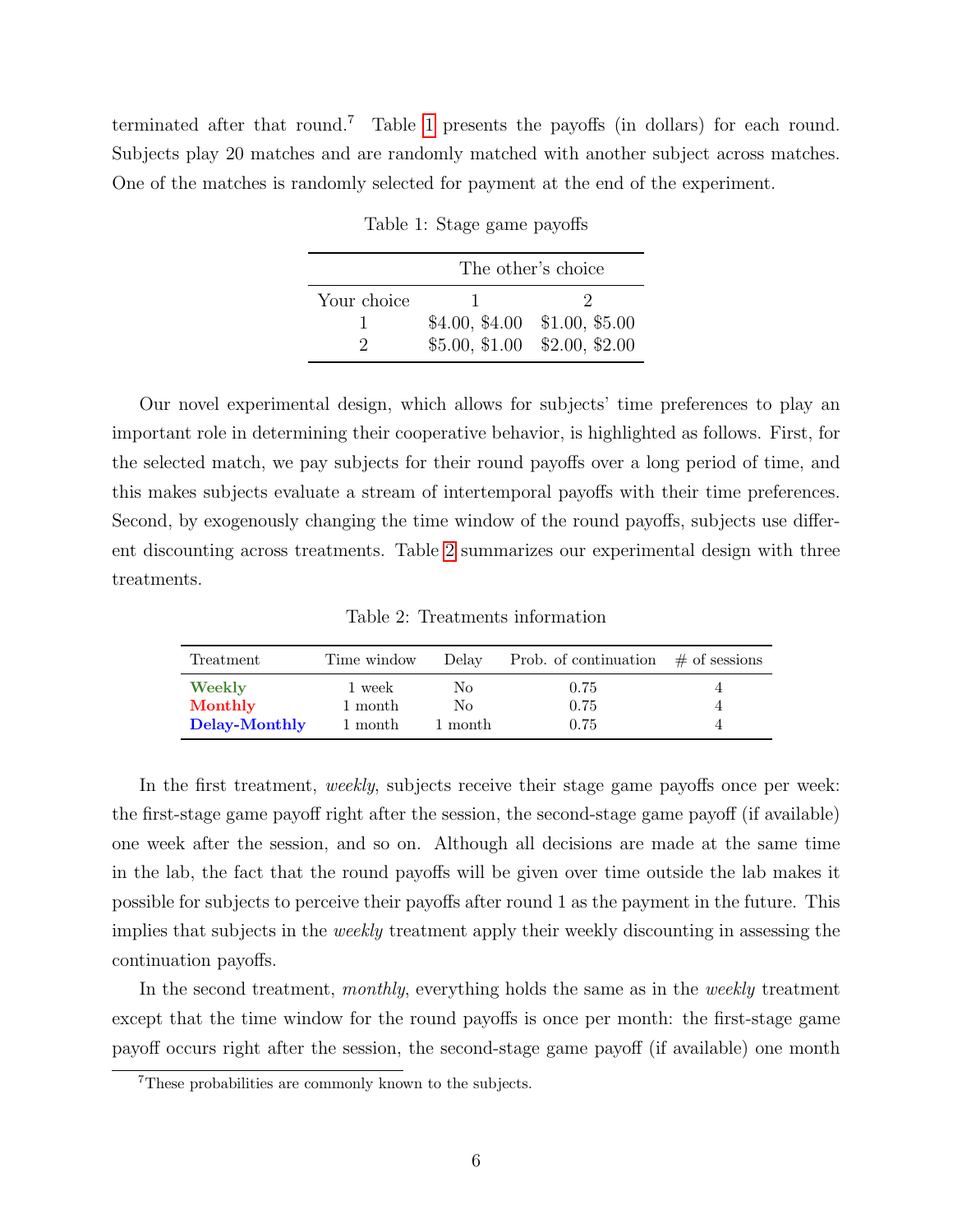after the session, and so on. The only difference between the weekly and the monthly treatments is the extent to which discount factors (weekly vs. monthly) are used in determining subjects' behavior, and the exogenous variation in discount factors enables us to look at the effect of discount factors on cooperation.

The third treatment, *delay-monthly*, employs a front-end delay of one month for all round payoffs that are paid at monthly intervals: the first-stage game payoff occurs one month from the session, the second-stage game payoff (if available) two months from the session, and so on. In the literature on measuring time preferences, the front-end delay is used to eliminate or at least weaken present bias, and one month of delay is long enough for such a purpose. For instance, if subjects exhibit quasi-hyperbolic discounting (Laibson, 1997), any delay completely eliminates present bias.<sup>8</sup> This implies that with no front-end delay in payment, subjects in the *monthly* treatment are more likely to have present bias than subjects in the delay-monthly treatment, while their discount factors are controlled for. Therefore, the comparison between the monthly and delay-monthly treatments allows us to investigate the effect of present bias on cooperation.

It is important to note that random termination under our experimental design is robust to subjects' risk attitude. Sherstyuk et al. (2013) show that under the standard laboratory setting where subjects receive all earnings together at the end of the experiment, the equivalence between random termination and exponential discounting holds only if subjects are risk neutral. However, if payoffs are time separable across stage games like in our experiment, random termination induces the same incentive as theory models regardless of subjects' risk attitude.

#### 2.2 Time Preferences Elicitation

Before subjects play repeated games, we measure subjects' time preferences.<sup>9</sup> Subjects are asked to make decisions for 8 blocks, in each of which there are 2,000 questions (or rows). In each row, subjects are asked to choose between option A (sooner payment) and option B (later payment).

We use the Becker-DeGroot-Marschak (BDM) mechanism in eliciting switch points between sooner and later payments. That is, subjects are asked to state the value at which

<sup>8</sup> In the case of diminishing impatience (Halevy, 2008), present bias will become weaker as a front-end delay becomes longer.

<sup>&</sup>lt;sup>9</sup>In the experiment, the time preference elicitation task is called phase 1. When making decisions in phase 1, subjects know that there will be a phase 2 but do not know what they will be asked to do in phase 2.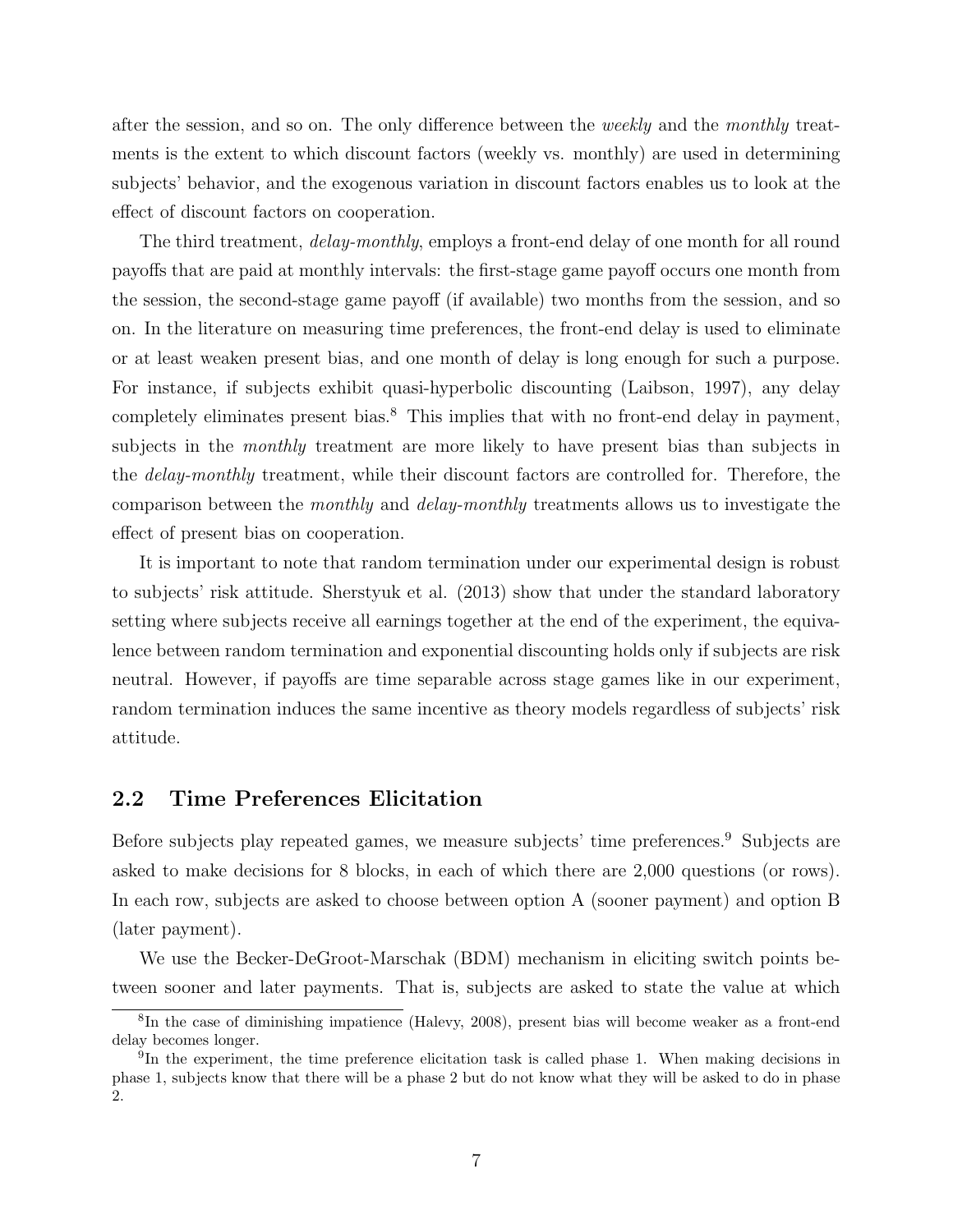they switch from the option with a fixed amount to the option with varying values. At the value stated and above, all the options with varying amounts are chosen. The 8 blocks differ in timings of sooner and later payments and in whether subjects are asked to switch from option A to option B, or vice versa. In particular, subjects are asked to decide between the following: (1) payment today and payment in 1 week, (2) payment today and payment in 1 month, (3) payment in 1 month and payment in 1 month and 1 week, and (4) payment in 1 month and payment in 2 months. For the 4 blocks, the sooner option pays \$8.00, the later option pays \$0.01 for question 1, and the amount increases in an increment of \$0.01, reaching \$20.00 at question 2,000. For the other 4 blocks, the later option pays \$20.00, and the amount for the sooner option varies between \$0.01 and  $20.00<sup>10</sup>$  To make subjects' decisions incentive-compatible, only one question in one of the blocks is randomly selected, and the result is only known to subjects at the end of the experiment. This is to avoid the possibility that a realized outcome from the elicitation task affects behavior in repeated games.

#### 2.3 Payment method

As explained above, subjects in our experiment (possibly) receive several payments over time. To precisely reflect subjects' time preferences on their intertemporal choices, it is extremely important to control for the following issues: (1) the credibility of payments in the future and (2) balancing the transaction costs between immediate and future payments. To minimize such concerns, all earnings (including the show-up fee) from the experiment are paid to subjects through Venmo.<sup>11</sup> Money deposited in a Venmo account can be transferred at no cost to a bank account that is registered to the account, and immediate payments are made right after sessions. It is important for our experimental design that our electronic payment method can guarantee that the payment right after the session would be perceived as "immediate" by our subjects. For instance, Balakrishnan et al. (2017) elicit subjects' time preferences in Kenya by paying them with the Kenyan mobile money system M-Pesa. They find that a substantial portion of subjects exhibit present bias only if they are paid immediately after the session.<sup>12</sup> At the end of the experiment, we collect multiple sources

<sup>10</sup>The instructions and screen shots are available in the Appendix.

<sup>11</sup>Venmo is a mobile payment service provided by PayPal in which account holders can transfer money to others via a mobile application. It handled \$12 billion in transactions in the first quarter of 2018. For more information, visit https://venmo.com/about/product/. At the time of the experiment (fall of 2016), Venmo was widely used among Brown University undergraduates. In the recruiting announcement, it is clearly stated that subjects with a Venmo account are eligible to participate in the experiment.

<sup>&</sup>lt;sup>12</sup>See Andreoni and Sprenger  $(2012)$  and Balakrishnan et al.  $(2017)$  for discussions on payment methods in intertemporal decision-making experiments.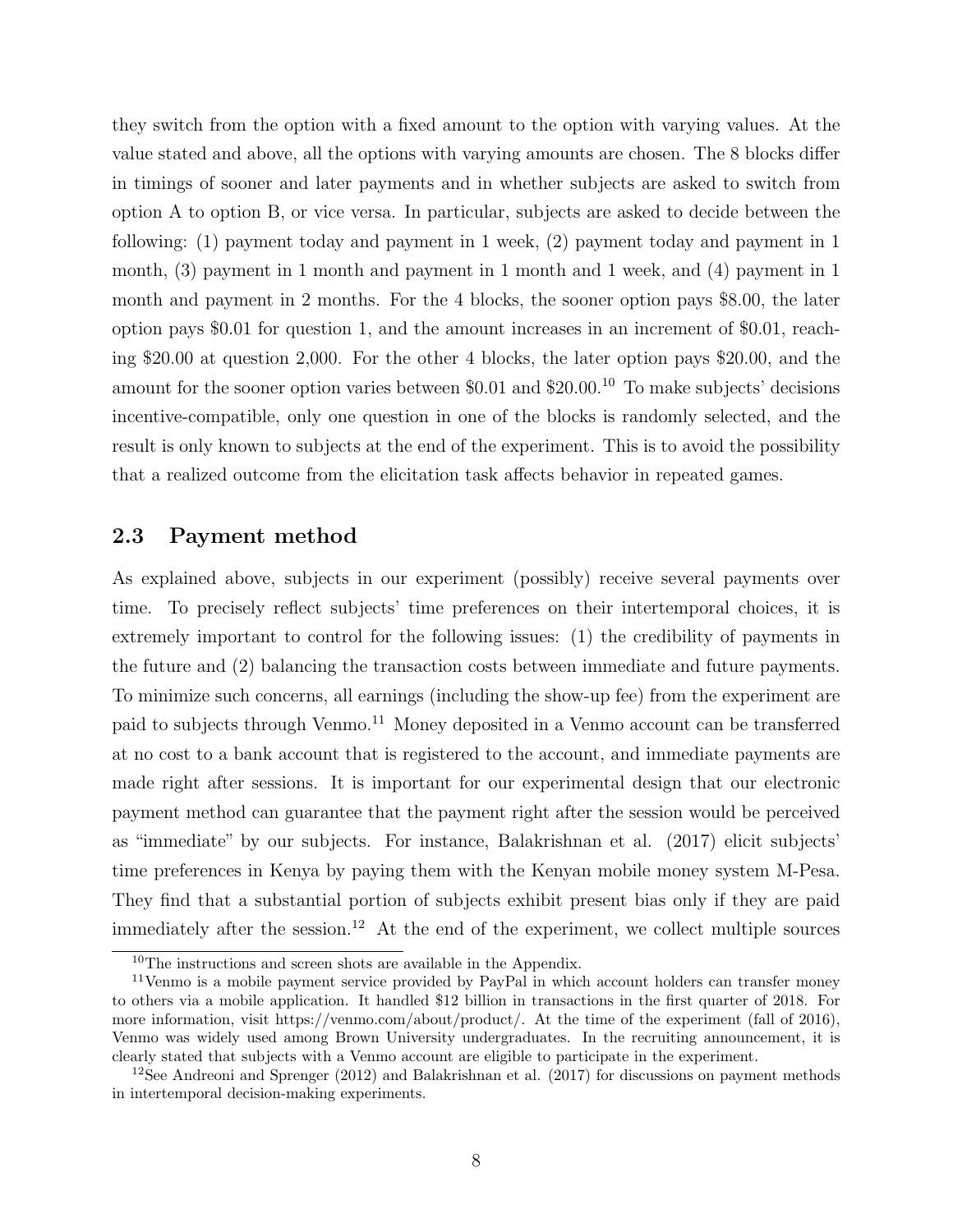of Venmo account information—subject name, username, phone number, and email—so any typo in entering a subject's information cannot cause delayed payments. At the same time, subjects are also given the experimenter's contact information, and they can "request" a payment from the experimenter if any payment is not made on time.<sup>13</sup>

#### 2.4 Procedure

We conducted 12 sessions (4 sessions for each treatment) between September and October 2016. A total of 226 Brown University undergraduate students participated in the experiments, with an average of 18.83 subjects per session, a maximum of 24 and a minimum of 14. The average earning for subjects was \$33.03, with a maximum \$57 and a minimum \$14. The average number of rounds per repeated game was 4.2, with a maximum of 17 and a minimum of 1. We used z-Tree (Fischbacher, 2007) to program our experiment.<sup>14</sup> Since Dal Bó and Fréchette (2018) show in their meta-analysis that the length of a previous match is positively related to cooperative behavior in the next match, we tried to control for such effects as follows. We created 4 different sequences of random numbers in advance of the experiment, and then, the *n*th sequence of random numbers was applied to the *n*th session of each treatment, so every nth session of each treatment had exactly the same number of rounds realized.

## 3 Research Questions

#### 3.1 Discount factor, Present bias, and Cooperation

Our research questions are driven by the theoretical predictions and experimental evidence in infinitely repeated games. Previous theoretical works show that discount factors play an important role in determining whether cooperation can be supported as an equilibrium outcome. For instance, Fudenberg and Maskin (1986) show that individually rational payoffs can be supported in a subgame perfect equilibrium if the discount factor,  $\delta$ , is sufficiently high. Abreu et al. (1990) show that the set of subgame perfect equilibrium payoffs expands in  $\delta$ . With exponential discounting, the threshold over which cooperation can be supported as an equilibrium outcome is 0.33, implying that an actual discount factor needs to be at

<sup>13</sup>No such case happened in making the actual payments.

 $14$ I am grateful to Guillaume Fréchette for sharing the z-Tree code that was used in Yuksel and Fréchette (2016) and Vespa (2015).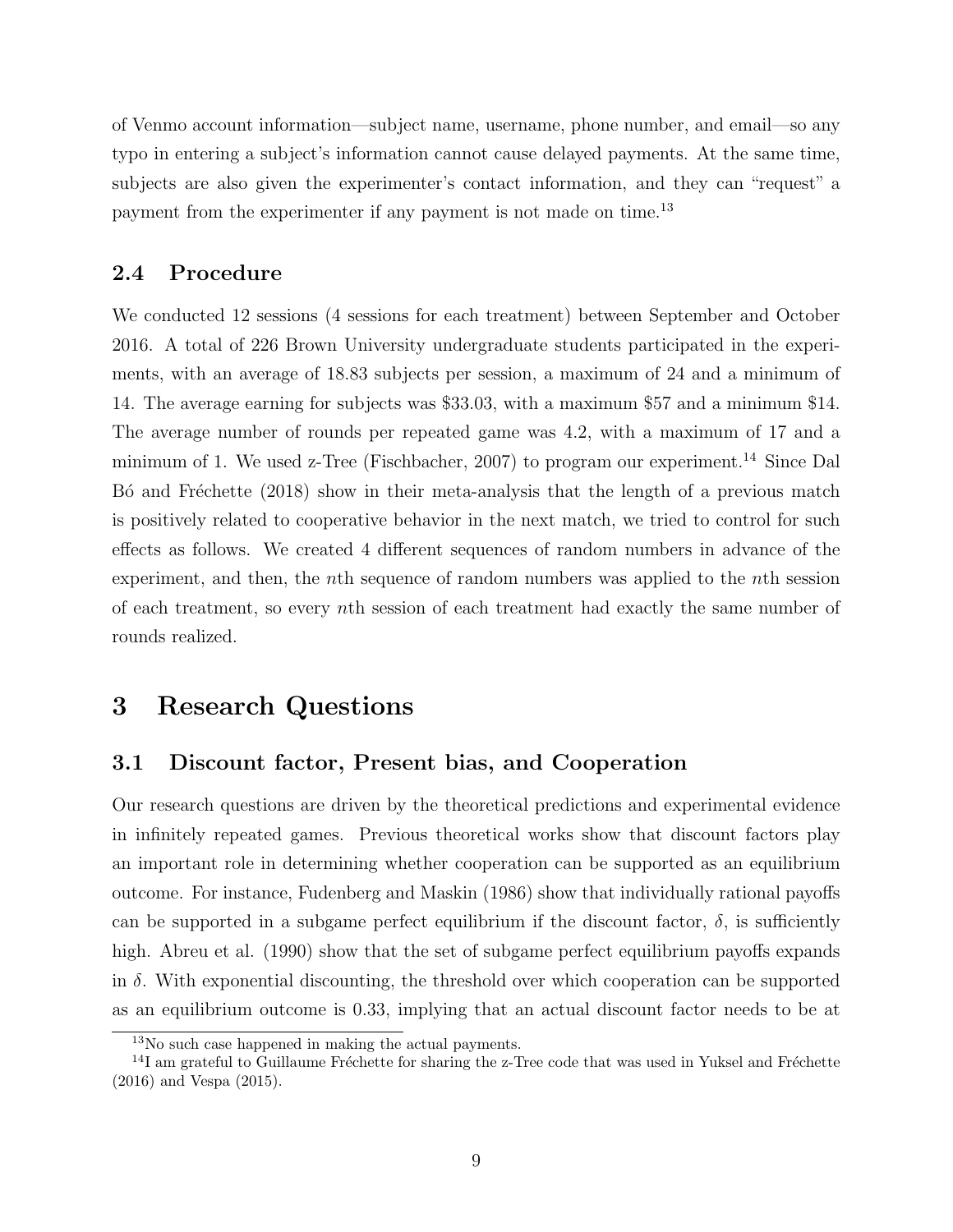least 0.44.<sup>15</sup> Based on previous experiments of measuring time preferences (e.g., Andersen et al. (2008) and Andreoni and Sprenger (2012a)), it is expected that our subjects have weekly and monthly discount factors above the threshold. Furthermore, as shown by Dal B<sup>o</sup> and Fréchette (2018), many experiments report that higher continuation probabilities promote greater cooperation, and we anticipate that the same argument still holds true for our experimental design. This leads us to the following question.

Question 1. Do subjects cooperate more in the weekly treatment than in the monthly treatment?

While there are many theoretical and experimental endeavors to explore dynamic inconsistency in individual decision-making, relatively limited attention is paid to strategic interactions.<sup>16</sup> Chade et al.  $(2008)$  is the first study that introduces a model of quasi-hyperbolic discounting  $(\beta-\delta)$  into repeated games. Although, in general, the set of equilibrium payoffs does not have monotonic relationships with  $\delta$  and  $\beta$ , the authors have a nice characterization for the repeated PD game such that with  $\delta(\beta)$  fixed, the set of equilibrium outcomes expands as  $\beta$  (δ) increases.<sup>17</sup> This result implies that present bias may hamper cooperation while discount factors are fixed. The monthly and delay-monthly treatments are deliberately designed to test for such a result. For both treatments, subjects' average discount factors are fixed as monthly given that subjects receive stage game payoffs at monthly intervals. A frond-end delay of one month on the initial stage game payoff, in principle, eliminates present bias in the delay-monthly treatment. Given that there exists ample experimental evidence that a non-negligible proportion of people have present bias, comparing cooperation in the monthly treatment with that in the delay-monthly treatment will shed light on the following question.

Question 2. Do subjects cooperate more in the delay-monthly treatment than in the monthly treatment?

#### 3.2 Who is going to cooperate?

The two questions above are the effect of time preferences on cooperation at the treatment level. By using measured subjects' time preferences in the elicitation task, we can also look

<sup>&</sup>lt;sup>15</sup>That is, an actual discount factor  $\times$  0.75 is at least as high as 0.33.

<sup>16</sup>For a discussion on dynamic inconsistency in individual decision-making, see Andreoni and Sprenger (2012a) and Halevy (2015).

<sup>&</sup>lt;sup>17</sup>More precisely, this result applies to the class of games in which the minimax point of the stage game coincides with a Nash equilibrium.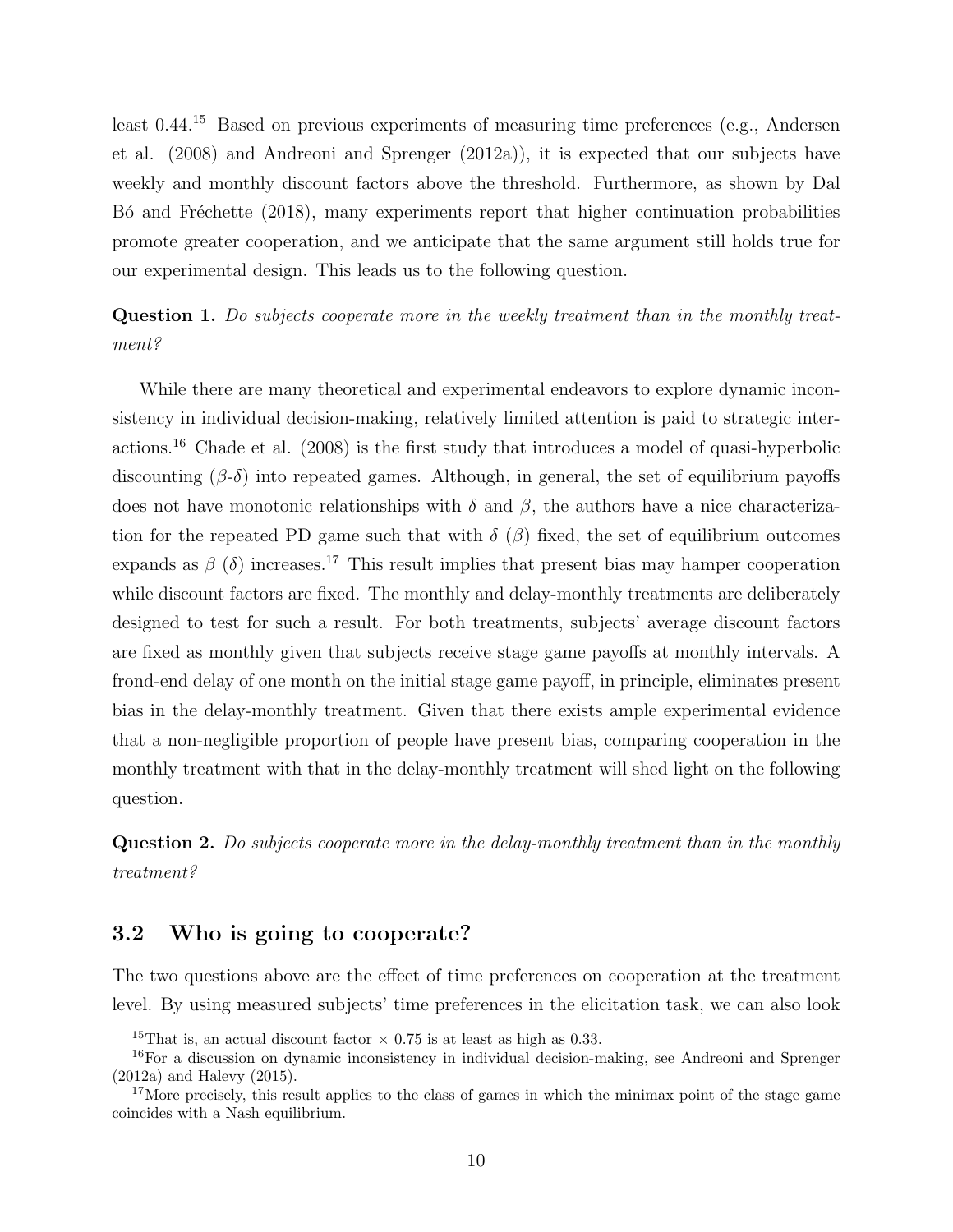at the correlations between time preferences and cooperation at the individual level. It is intuitive to expect that subjects with higher discount factors/less present bias are more likely to cooperate.However, strategic uncertainty may make it difficult to draw clear predictions. In other words, depending on the beliefs that subjects have about their opponents' time preferences and resulting behavior, it is possible that there may not be robust correlations between measured time preferences and cooperative behavior. Therefore, the following is an open question that can be empirically answered.

Question 3. Are subjects' time preferences in the elicitation task correlated with cooperation?

## 4 Results

#### 4.1 Discount factors and cooperation

To study the effect of discount factors on cooperation, we compare subjects' behavior in the weekly treatment with that in the monthly treatment. Figure [1](#page-10-0) shows the evolution of the rate of cooperation over matches in each treatment. Note that our primary focus is on looking at the first round cooperation since different matches may end up with a different number of rounds, and the rate of cooperation may depend on the number of rounds.

<span id="page-10-0"></span>

Figure 1: Average cooperation of the Weekly and Monthly treatments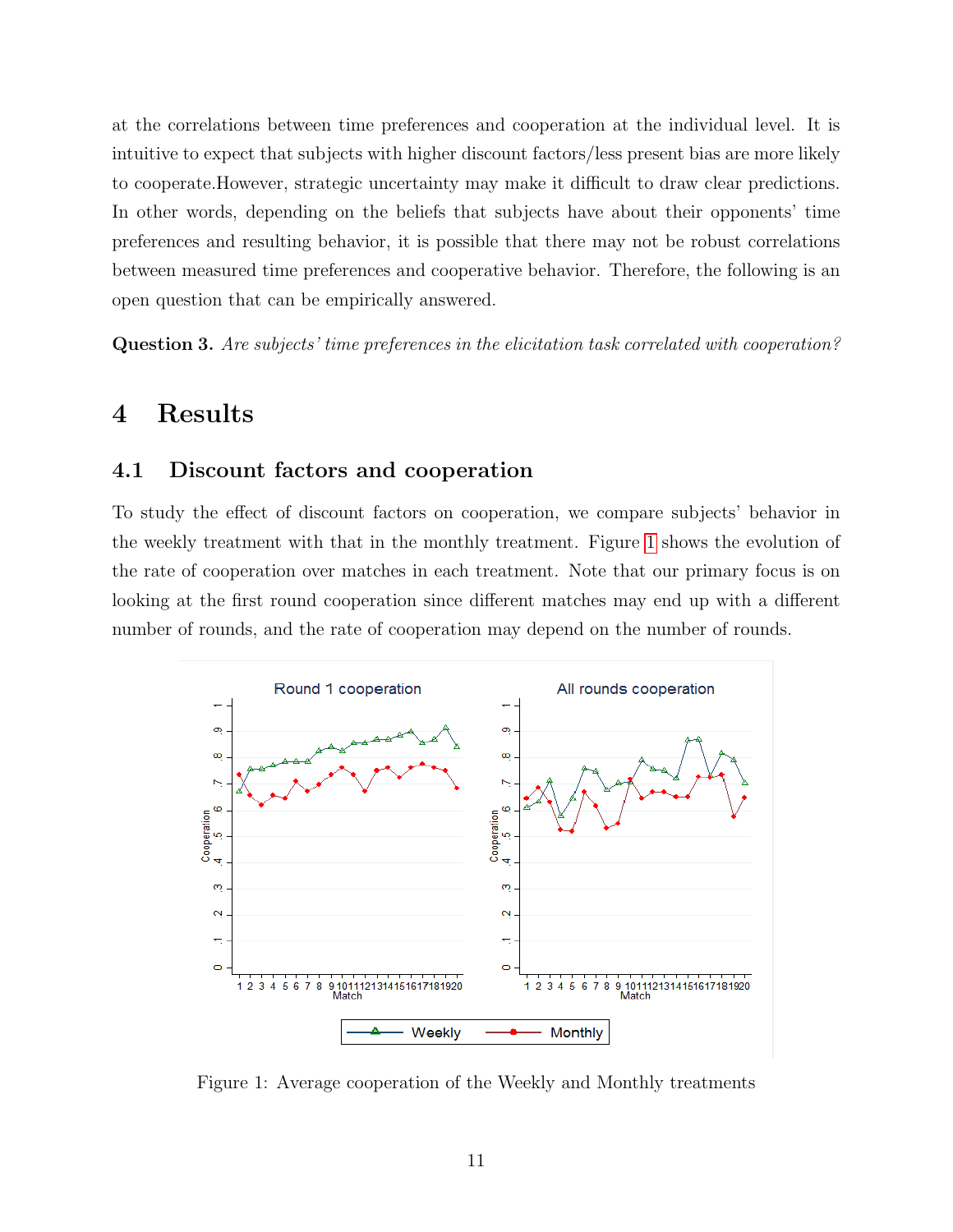The left panel of Figure [1](#page-10-0) represents the rate of round 1 cooperation in each match. It seems that the effects of time widows on cooperation tend to be clear as subjects gain experience. In the first match, the rate of cooperation in the monthly treatment is higher than that in the weekly treatment. However, at the onset of the second match, the rate of cooperation in the weekly treatment becomes higher than that in the monthly treatment, and the difference in cooperation between the two treatments seem to become more persistent in the later matches. The right panel of Figure [1](#page-10-0) represents the rate of cooperation for all rounds, and a similar pattern appears in a less clear manner.

|                                          | First 10 matches |                 |                |                 |                 |
|------------------------------------------|------------------|-----------------|----------------|-----------------|-----------------|
|                                          | Round 1          |                 |                | All rounds      |                 |
| Weekly<br>0.78                           | $>***$           | Monthly<br>0.69 | Weekly<br>0.67 | $\rm{>}$        | Monthly<br>0.60 |
| Last 10 matches<br>All rounds<br>Round 1 |                  |                 |                |                 |                 |
| Weekly<br>0.87                           | —***             | Monthly<br>0.74 | Weekly<br>0.76 | $\rightarrow^*$ | Monthly<br>0.66 |

<span id="page-11-0"></span>Table 3: Percentage of Cooperation in Weekly and Monthly Treatments

Notes:

\*\*\*Significant at the 1 percent level.

\*\*Significant at the 5 percent level.

\*Significant at the 10 percent level.

Table [3](#page-11-0) supports the pattern above by statistically assessing the differences between the two treatments.<sup>18</sup> The rates of round 1 cooperation for the first 10 matches are significantly different. As subjects gain experience, not only the significance level but also the difference in the rate of round 1 cooperation become more clearly differentiated between the weekly and monthly treatments. As a result, round 1 cooperation in all matches in the weekly treatment remains significantly higher than that in the monthly treatment.<sup>19</sup> Resonating with the right panel of Figure [1,](#page-10-0) the difference in cooperation in all rounds is only marginally significant for the last 10 matches (p-value=0.099).

<sup>18</sup>Unless specified, statistical significance throughout the paper is assessed by probit regressions with a binary variable indicating one of the two relevant categories. Standard errors are clustered at the level of the session.

<sup>19</sup>Statistical differences do not hinge on the selection of specific matches in later matches. For instance, for the last five matches, the rate of cooperation in the weekly treatment is higher than the in the monthly treatment with the p-value of 0.013.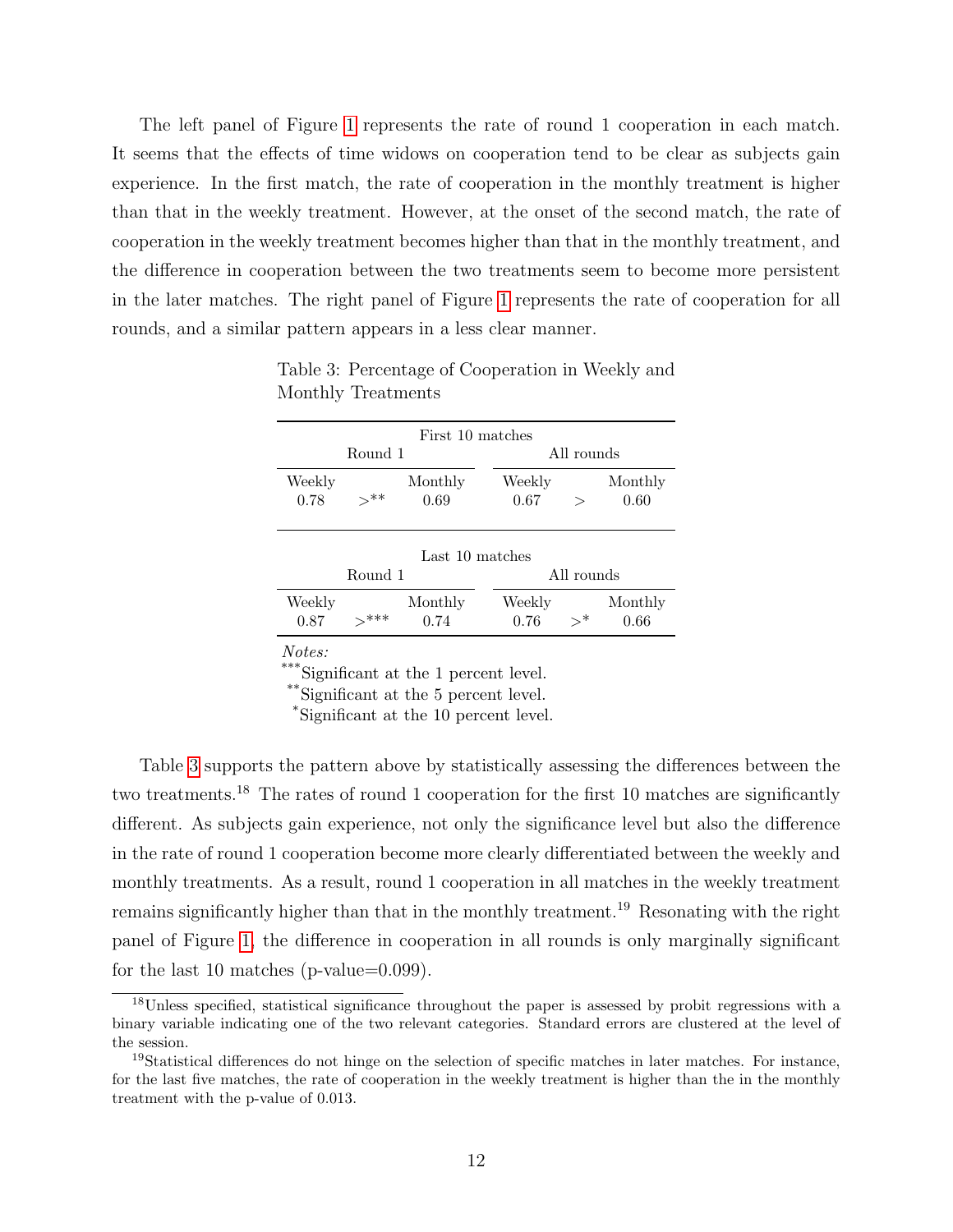This result unambiguously suggests that the rate of cooperation is higher in the treatment in which the time window for payment is shorter, i.e., discount factors are higher. The differences in cooperative behavior across the treatments grow more significant and differentiated as subjects gain experience in learning how to play repeated games.

#### 4.2 Present bias and cooperation

Next, we examine the effect of present bias on cooperation by comparing behavior in the delay-monthly and monthly treatments. Figure [2](#page-12-0) shows the rate of cooperation over matches in both treatments. The left panel of Figure [2](#page-12-0) considers round 1 cooperation; in the early matches, round 1 cooperation is slightly higher in the delay-monthly treatment than in the monthly treatment. As subjects get more experienced, they show clearly different cooperative behavior. After the decrease in cooperation for the first 4 matches, it is clear that the difference in cooperation between the two treatments becomes clear as the trend of cooperation in the delay-monthly treatment is increasing, while the rate of cooperation in the monthly treatment fluctuates around 70 percent. The right panel of Figure [2](#page-12-0) shows the rate of cooperation for all rounds, with the general pattern being similar to the comparison of round 1 cooperation between those treatments.

<span id="page-12-0"></span>

Figure 2: Average cooperation of the Delay and Monthly treatments

The statistical significance of these differences is assessed in Table [4.](#page-13-0) The effect of learning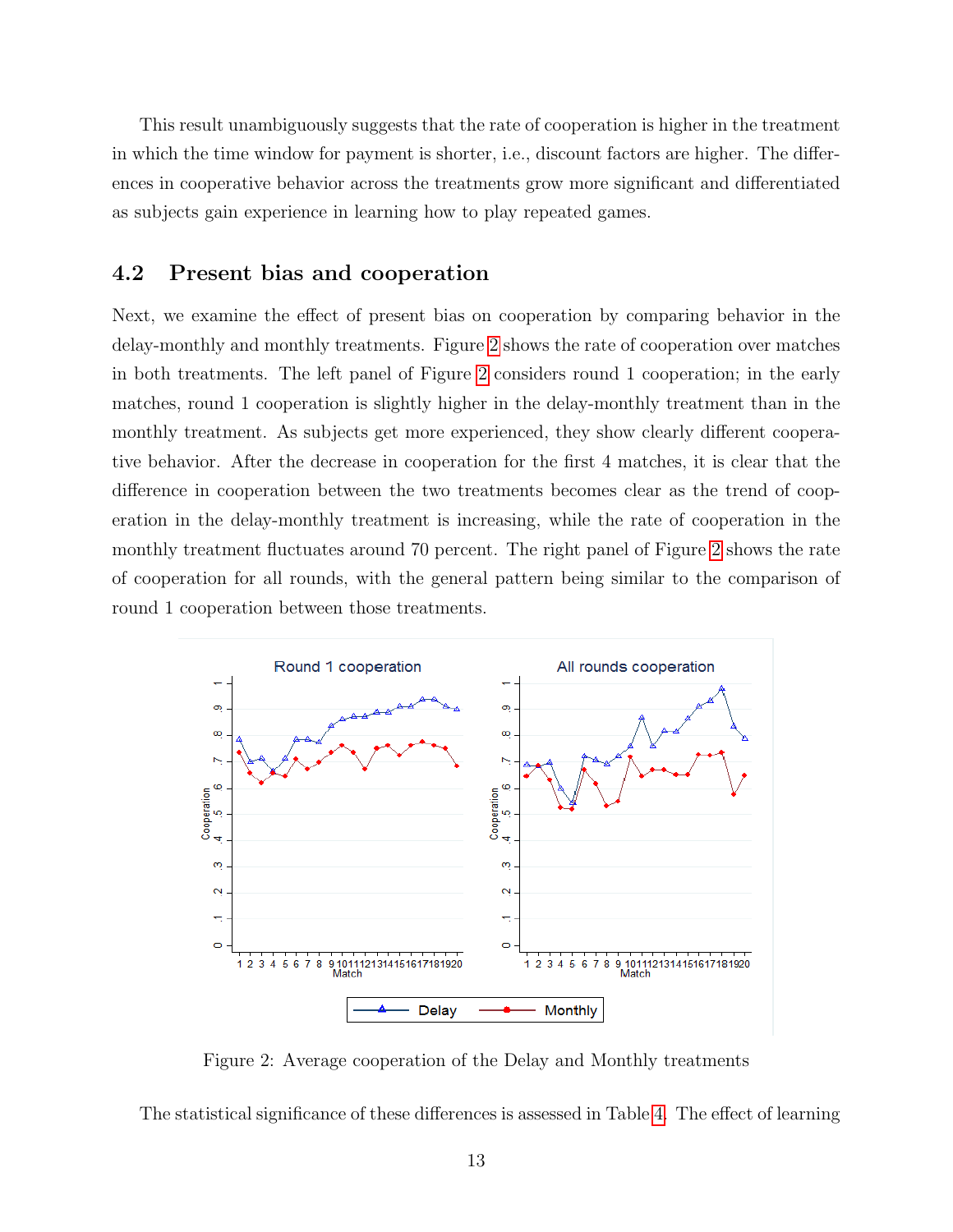is more prominent for comparison between the monthly and delay-monthly treatment. The difference in round 1 cooperation in the first 10 matches is not significant. However, as subjects gain experience, round 1 cooperation in the last 10 matches is significantly higher in the delay-monthly treatment than in the monthly treatment. A similar dynamics also applies to the comparison of cooperation in all rounds. Taken together, we can conclude that present bias has a negative effect on cooperation, and this finding also lends support to the theoretical prediction.

|                 |         | First 10 matches |               |            |                 |
|-----------------|---------|------------------|---------------|------------|-----------------|
|                 | Round 1 |                  |               | All rounds |                 |
| Delay<br>0.76   |         | Monthly<br>0.69  | Delay<br>0.68 | $\rm{>}$   | Monthly<br>0.60 |
| Last 10 matches |         |                  |               |            |                 |

<span id="page-13-0"></span>Table 4: Percentage of Cooperation in Delay and Monthly Treatments

| Last 10 matches |         |         |  |       |            |         |
|-----------------|---------|---------|--|-------|------------|---------|
|                 | Round 1 |         |  |       | All rounds |         |
| Delay           |         | Monthly |  | Delay |            | Monthly |
| 0.90            | '>**    | 0.74    |  | 0.85  | $>^{**}$   | 0.66    |

Significant at the 1 percent level.

\*\*Significant at the 5 percent level.

\*Significant at the 10 percent level.

#### 4.3 Are individual time preferences related to cooperation?

In this section, we turn our attention to subjects' time preferences measured from the elicitation task and their relationship to behavior in a repeated game. Based on a model of quasi-hyperbolic discounting (Laibson, 1997), we calculate subjects'  $\beta$  (present/future bias) and  $\delta$  (discount factor) with some simplified assumptions. First, risk neutrality is presumed as the monetary stakes are small (maximum \$20). Second, we also assume that subjects are narrowly bracketed in the sense that they do not take into account the arbitrage opportunities outside the lab. We calculate  $\delta$  from the decisions in blocks without immediate payment, e.g., payment in 1 month vs. payment in 1 month and 1 week. Then, we compute  $\beta \times \delta$  from the decisions between immediate and future payments, e.g., payment today and payment in 1 week. Using weekly and monthly time windows, we have four parameters,  $\delta_i$ and  $\beta_i, i \in \{w, m\}$ , where w and m are weekly and monthly, respectively. In calculating the parameters, we exclude subjects who do not seem to understand the tasks. For instance,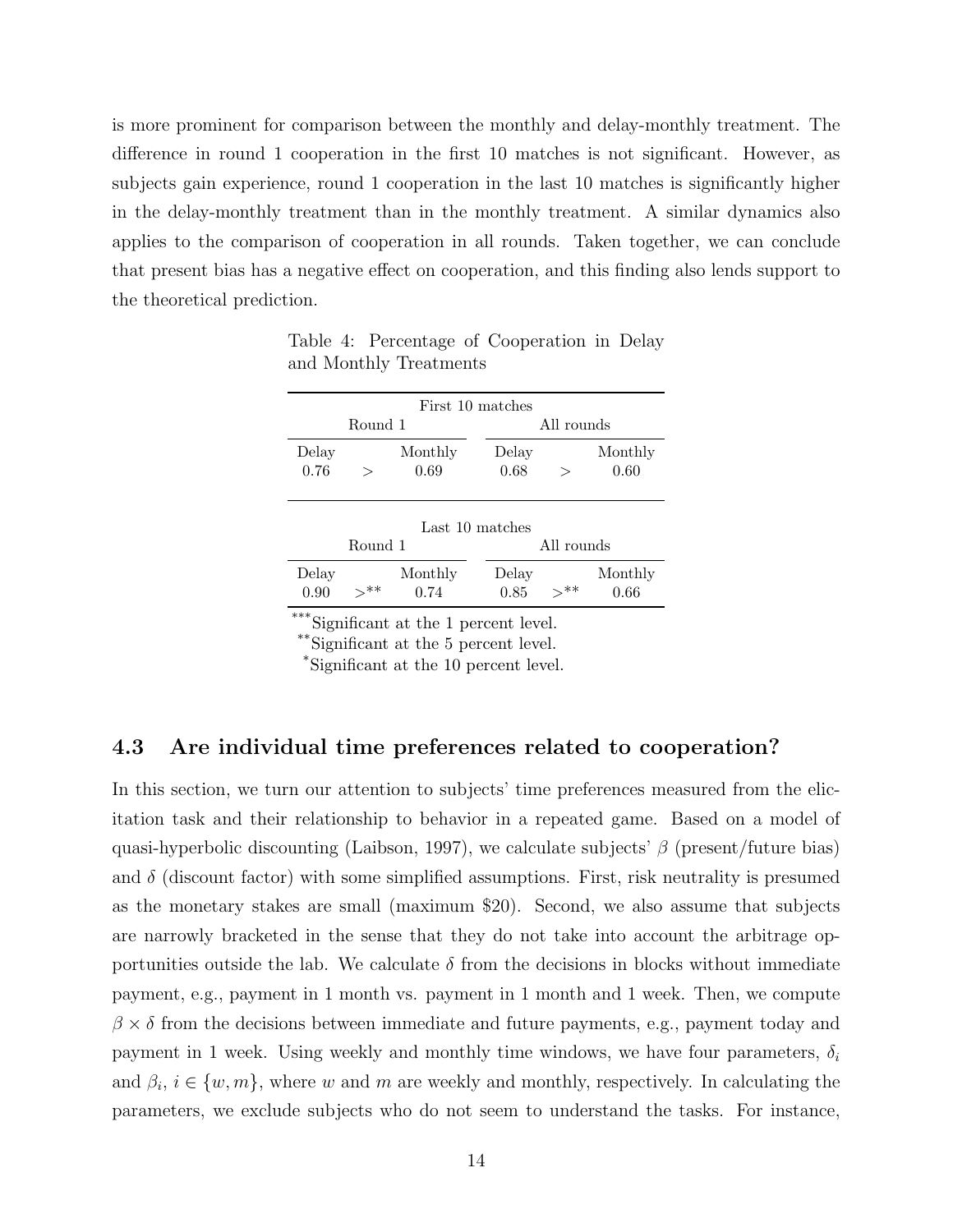<span id="page-14-0"></span>some subjects make extreme choices and their computed discount factors are either 800 or 0.01. The exclusion of such subjects leaves 204 subjects (90.3%).

|            | <b>Treatments</b> |         |               |  |
|------------|-------------------|---------|---------------|--|
|            | Weekly            | Monthly | Delay-Monthly |  |
| $\beta_w$  | 0.99              | 0.98    | 0.97          |  |
|            | (0.24)            | (0.18)  | (0.20)        |  |
| $\delta_w$ | 0.88              | 0.93    | 0.90          |  |
|            | (0.15)            | (0.13)  | (0.13)        |  |
| $\beta_m$  | 1.05              | 0.96    | 1.00          |  |
|            | (0.22)            | (0.17)  | (0.18)        |  |
| $\delta_m$ | 0.84              | 0.91    | 0.87          |  |
|            | (0.17)            | (0.13)  | (0.15)        |  |
| $\#$ Obs.  | 63                | 66      | 75            |  |

Table 5: Average Elicited Time Preferences

\*Note: Numbers in the parentheses are standard deviations.

We first look at the distribution of  $\beta$  and  $\delta$  across the treatments. Table [5](#page-14-0) shows average weekly and monthly  $\beta$  and  $\delta$  for each treatment. On average, subjects are exponential discounters and this finding is similar to that of Andreoni and Sprenger (2012a). At the individual level, however, a substantial proportion of subjects has present bias. As shown in Figure [A.1](#page-26-0) and [A.2](#page-27-0) in the Appendix, about 30% of subjects across the treatments turn out to have present bias. We test whether subjects are randomly assigned to the treatments regarding their underlying time preferences. For weekly and monthly  $\beta$ , no pairwise comparison between the treatments shows any significant difference.<sup>20</sup> Subjects in each treatment have similar weekly discount factors (KS test, p-value>0.173). However, for discount factors that are elicited from monthly time horizons, subjects in the monthly treatment are significantly more patient than subjects in the weekly and delay-monthly treatments (p-value=0.019 and 0.042, respectively). This result is important for interpreting our main results above. Note that the cooperation rate in the monthly treatment is lower than those in the weekly and delay-monthly treatments. The fact that subjects in the monthly treatment are more patient than subjects in other treatments provides us with more conservative condition (than random assignment) to have such results in repeated games. In other words, our main results do not hinge on the unbalanced distribution of under time preferences of subjects.<sup>21</sup>

<sup>20</sup>With Kolmogorov-Smirnov (KS) test, while other pairwise comparisons are insignificant (pvalues>0.416), the difference between the weekly and monthly treatments is only marginally significant  $(p-value=0.108)$ .

<sup>&</sup>lt;sup>21</sup>We also check whether the raw choice data does not differ over the treatments. We compare switching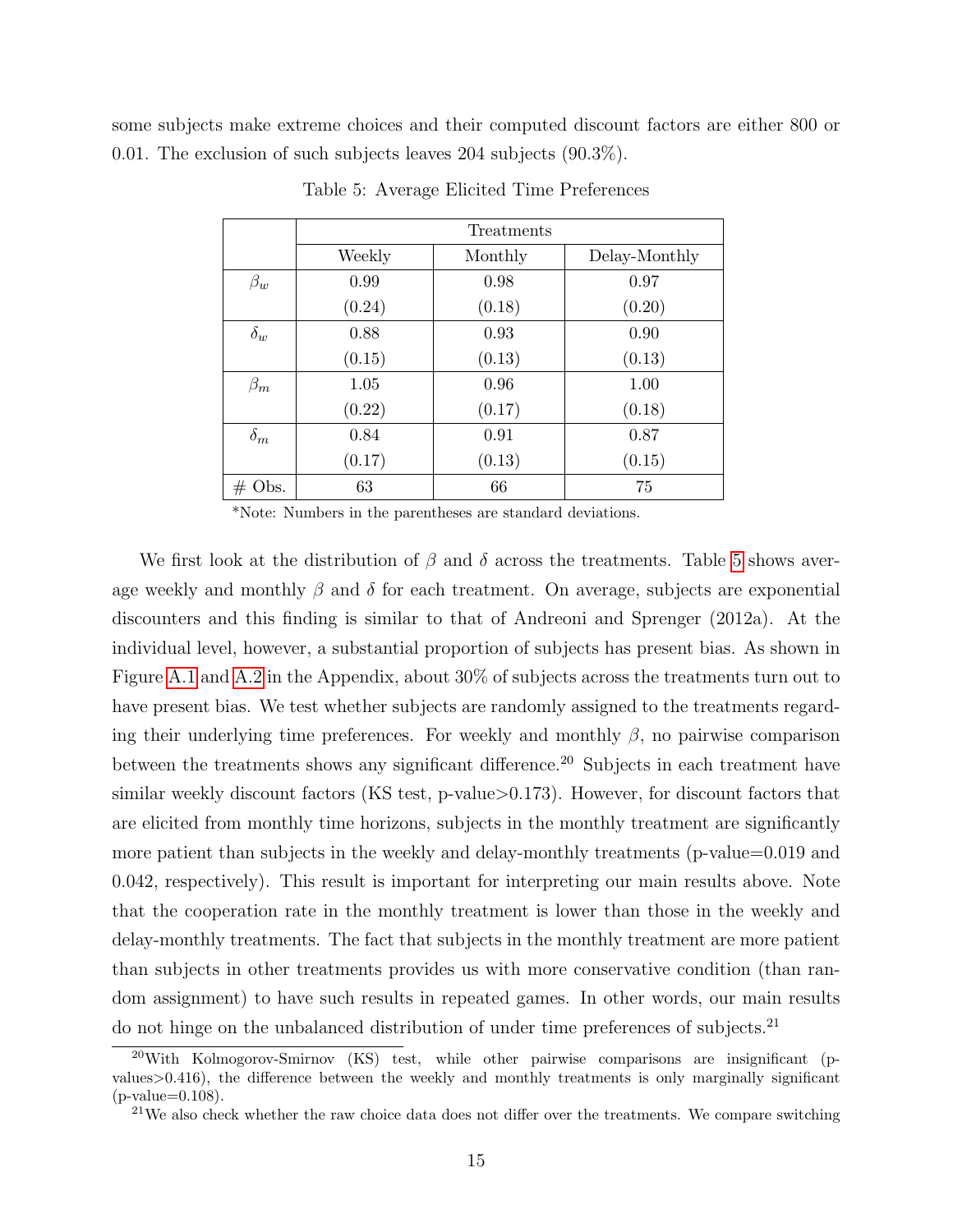An interesting observation is that for each treatment, the elicited  $\delta$  over weekly and monthly time horizons do not differ significantly (KS test, p-values > 0.545). This finding is consistent with the subadditivity of elicited time preferences that subjects often become more patient when the time horizon gets longer (Read, 2001). Also, the elicited  $\beta$  over weekly and monthly time horizons are very similar (KS test, p-values $> 0.294$ ). Therefore, when we investigate the relationship between elicited time preferences and cooperation below, we take the average of weekly and monthly estimates for each of  $\beta$  and  $\delta$ .

<span id="page-15-0"></span>

|          |                  | Weekly            |                  | Monthly         |                   | Delay-Monthly   |
|----------|------------------|-------------------|------------------|-----------------|-------------------|-----------------|
|          | $\left(1\right)$ | $\left( 2\right)$ | (3)              | $^{(4)}$        | $\left( 5\right)$ | (6)             |
|          | First 10 Matches | Last 10 Matches   | First 10 Matches | Last 10 Matches | First 10 Matches  | Last 10 Matches |
| β        | $-0.199$         | $-0.109$          | 0.275            | 0.364           | $0.449*$          | 0.172           |
|          | (0.243)          | (0.227)           | (0.403)          | (0.328)         | (0.260)           | (0.117)         |
| $\delta$ | 0.099            | 0.334             | $-0.109$         | 0.476           | 0.273             | 0.001           |
|          | (0.137)          | (0.232)           | (0.380)          | (0.498)         | (0.264)           | (0.316)         |
| Obs.     | 630              | 630               | 660              | 660             | 750               | 750             |

Table 6:  $\beta$ ,  $\delta$ , and Round 1 Cooperation (Probit - Marginal effects)

Notes: Dependent variable: cooperation=1, defection=0. Clustered standard errors in parentheses. Marginal effects are taken at the mean.

\*\*\*Significant at the 1 percent level.

\*\*Significant at the 5 percent level.

\*Significant at the 10 percent level.

Table [6](#page-15-0) presents the marginal effects from probit regressions. The correlations between measured time preferences and round 1 cooperation are examined for each treatment. Overall, we find no robust and significant correlations. One common feature for the treatments with no delay (weekly and monthly) is that as subjects gain experience, the magnitudes of correlation coefficients are more likely to align with cooperative behavior. For instance, except for  $\beta$  in the weekly treatment,  $\beta$  and  $\delta$  are more positively correlated with cooperation in later matches of the experiment, although all coefficients are not significant. For  $\beta$  in the weekly treatment, its negative correlation gets smaller in the last 10 matches. In the delay-monthly treatment, while subjects with higher  $\beta$  and  $\delta$  are more likely to cooperate, the magnitudes of coefficients decline as subjects gain experience.

The lack of significant correlations in the analysis above is possibly due to the fact that in contrast to individual decision making, behavior in strategic interactions can be governed by other determinants besides a player's own time preferences. For instance, even if a subject is very patient, a pessimistic belief about the opponent's cooperation may lead her to

points in all 8 blocks. Among all pairwise comparisons between the treatments, only 2 out of 24 comparisons shows some significant differences (KS test, p-values= 0.017 and 0.068).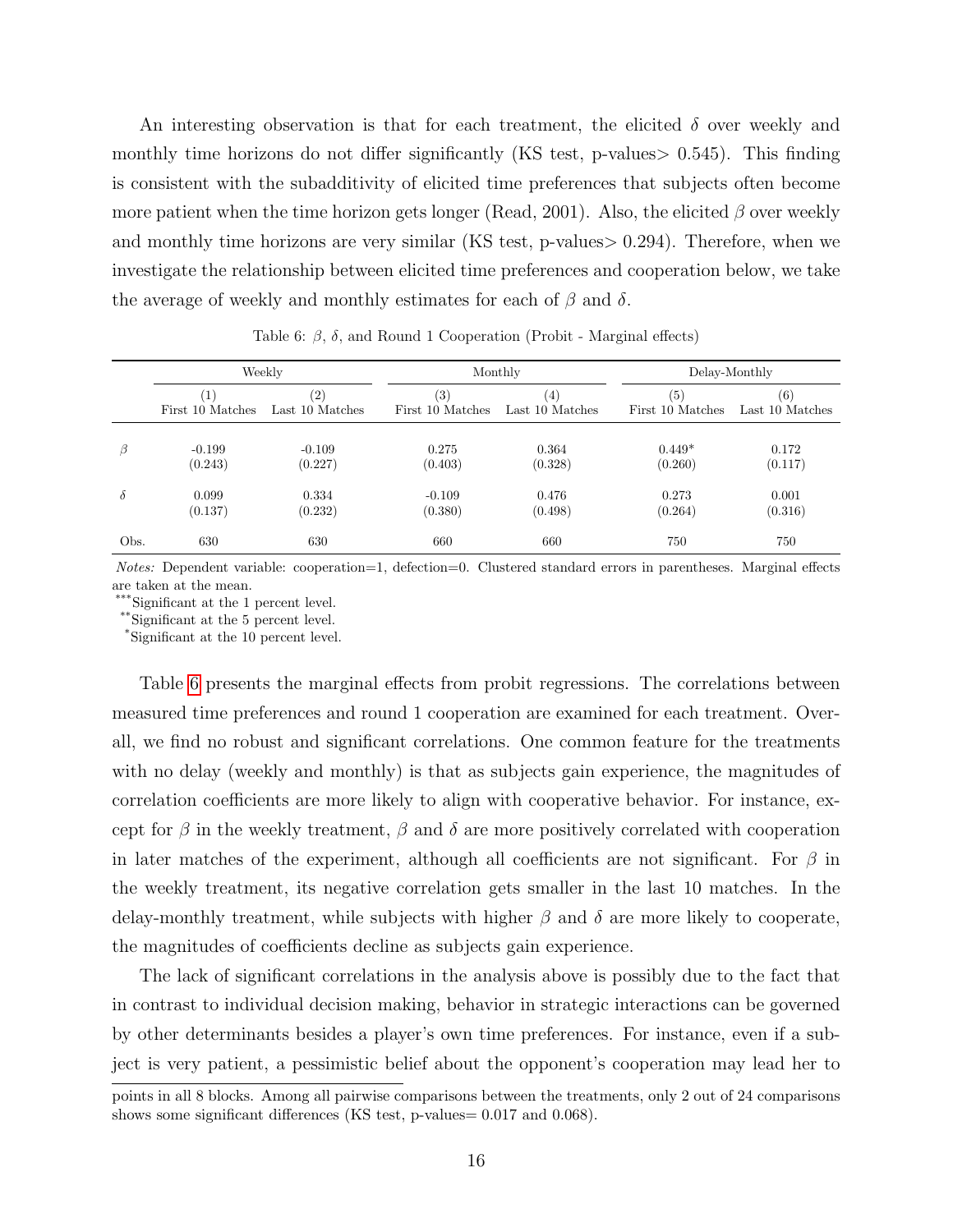defect. Therefore, we try to control for subjects' belief about the opponent as follows. Given that discount factors need to be higher than 0.44 to support cooperation as an equilibrium outcome, most of our subjects facing the weekly or monthly time windows are more patient than the threshold. If subjects defect in all matches, it might be driven by their pessimistic beliefs about the opponent, rather than their impatience. That said, we focus on subjects whose (1) behaviors are conditional on positive beliefs and (2) beliefs are not altered drastically, so that variations in cooperation can be explained by differences in time preferences. One way to approximate such subjects is to look at who (1) cooperated and (2) observed the opponent's cooperation in the previous match. The former is to make sure that subjects had positive beliefs about the opponent, which made them cooperate, and the latter is to prevent subjects' beliefs from negatively affected by the opponent's defection.

<span id="page-16-0"></span>

|          | Mutually Cooperated in Round 1 of the previous Match |                   |                       | Mutually Cooperated in the previous Round |                      |                  |
|----------|------------------------------------------------------|-------------------|-----------------------|-------------------------------------------|----------------------|------------------|
|          | Weekly                                               | Monthly           | Delay-Monthly         | Weekly                                    | Monthly              | Delay-Monthly    |
|          | 1.                                                   | $\left( 2\right)$ | (3)                   | $^{(4)}$                                  | $\left( 5\right)$    | (6)              |
| $\beta$  | 0.004<br>(0.010)                                     | 0.049<br>(0.061)  | $0.046**$<br>(0.020)  | 0.043<br>(0.040)                          | $0.234**$<br>(0.100) | 0.136<br>(0.095) |
| $\delta$ | $0.082**$<br>(0.035)                                 | 0.079<br>(0.091)  | $0.061***$<br>(0.010) | $0.068**$<br>(0.033)                      | 0.097<br>(0.140)     | 0.045<br>(0.091) |
| Obs.     | 484                                                  | 355               | 616                   | 440                                       | 352                  | 592              |

Table 7:  $\beta$ ,  $\delta$ , and Round 1 Cooperation in last 10 Matches (Probit - Marginal effects)

Notes: Dependent variable: cooperation=1, defection=0. Clustered standard errors in parentheses. Marginal effects are taken at the mean.

\*\*\*Significant at the 1 percent level.

\*\*Significant at the 5 percent level.

\*Significant at the 10 percent level.

Table [7](#page-16-0) looks at the relationship between elicited time preferences and round 1 cooperation again. Column (1)-(3) focus on subjects who mutually cooperated in round 1 of the previous Match. Not only we have all positive coefficients, but also  $\beta$  and  $\delta$  become meaningful predictors for cooperation in round 1 of the next match. In particular, 1% increase in  $\delta$  of the weekly treatment is related to 0.08% increase in cooperation among subjects who mutually cooperated in round 1 of the previous match. Both  $\beta$  and  $\delta$  in the delay-monthly treatment are also scientifically correlated with round 1 cooperation. To check the robustness of the results, in column (4)-(6), we look subjects who mutually cooperated in the last round of the previous match. This is because subjects may not precisely recall behavior in round 1 of the previous match if the length of the previous match gets longer. We also find similar pictures that  $\beta$  and  $\delta$  are positively correlated with round 1 cooperation in all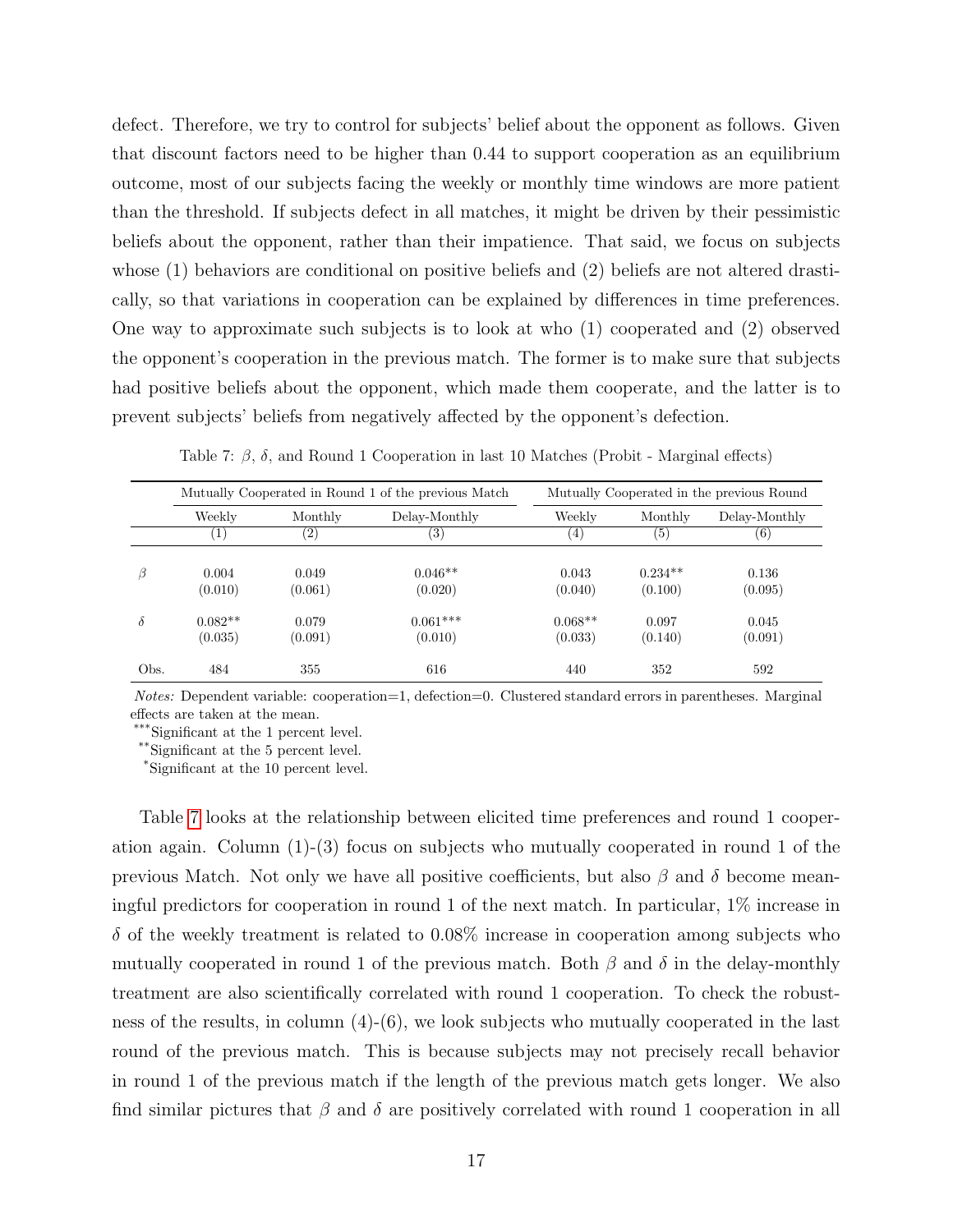columns. While no parameter in the delay-monthly treatment is no longer significant, instead, 1% increase in  $\beta$  in the monthly treatment scientifically leads to 0.23% increase in round 1 cooperation.

Taken together, our result, consistent with those of previous studies, implies that investigating correlations between individual characteristics and cooperation in strategic interactions is not trivial.<sup>22</sup> Once we try to control for beliefs about the opponent, elicited time preferences are positively and significantly related to cooperation in many circumstances.

### 4.4 Does "time" matter for the play of a repeated game?

The innovation of this study is to incorporate "time" into the random termination method for implementing repeated games in the lab. One question to explore is whether time makes subjects play repeated games differently. We provide anecdotal evidence that compares our data with that of the previous study. In particular, our main focus is on the selection of strategies.

We estimate strategies used in the last ten matches following the strategy frequency estimation method (SFEM) in Dal B $\acute{o}$  and Fréchette (2011). The SFEM estimates a mixture model in which the frequency of each strategy from a pre-specified set of strategies is measured, assuming that each subject uses the same (mixed) strategies in every repeated game with a possibility of mistakes. In this estimation, we assume 6 strategies that are frequently used in the literature: always defect (AD), always cooperate (AC), grim (G), tit for tat (TFT), win-stay, lose-shift (WSLS), and a trigger strategy with two periods of punishment (T2). WSLS is a strategy that begins with cooperation and then depends on the combination of behavior chosen in the previous round. If both cooperate or defect, then cooperation will be selected. Otherwise, WSLS will defect. T2 begins with cooperation, and if the other defects, then T2 triggers two rounds of defection. After the punishment phase, T2 goes back to cooperation.<sup>23</sup>

Given that there is no previous experiment that used the exactly same payoff parameters with ours, we compare our study with the previous experiment based on the size of the basin of attraction of AD against G strategy. The basin of attraction is the maximum proportion of G that playing AD can be optimal, and Dal B $\acute{o}$  and Fréchette (2018) show that the size of

 $22$ See Davis et al. (2016) for time preferences, Sabater-Grande and Georgantzis (2002), Proto et al. (2019), and Davis et al. (2016) for risk preferences, and Dreber et al. (2014) for social preferences in repeated games..

 $23$ AD, AC, G, and TFT are the strategies that are most frequently identified in Dal Bó and Fréchette  $(2011)$ . Dal B $\acute{o}$  and Fréchette  $(2019)$  show that these strategies are robustly identified if T2 is replaced with another strategy such as STFT, which is equivalent to TFT, except that it defects in round 1. See Dal Bó and Fréchette  $(2011)$  for the estimation procedure in detail.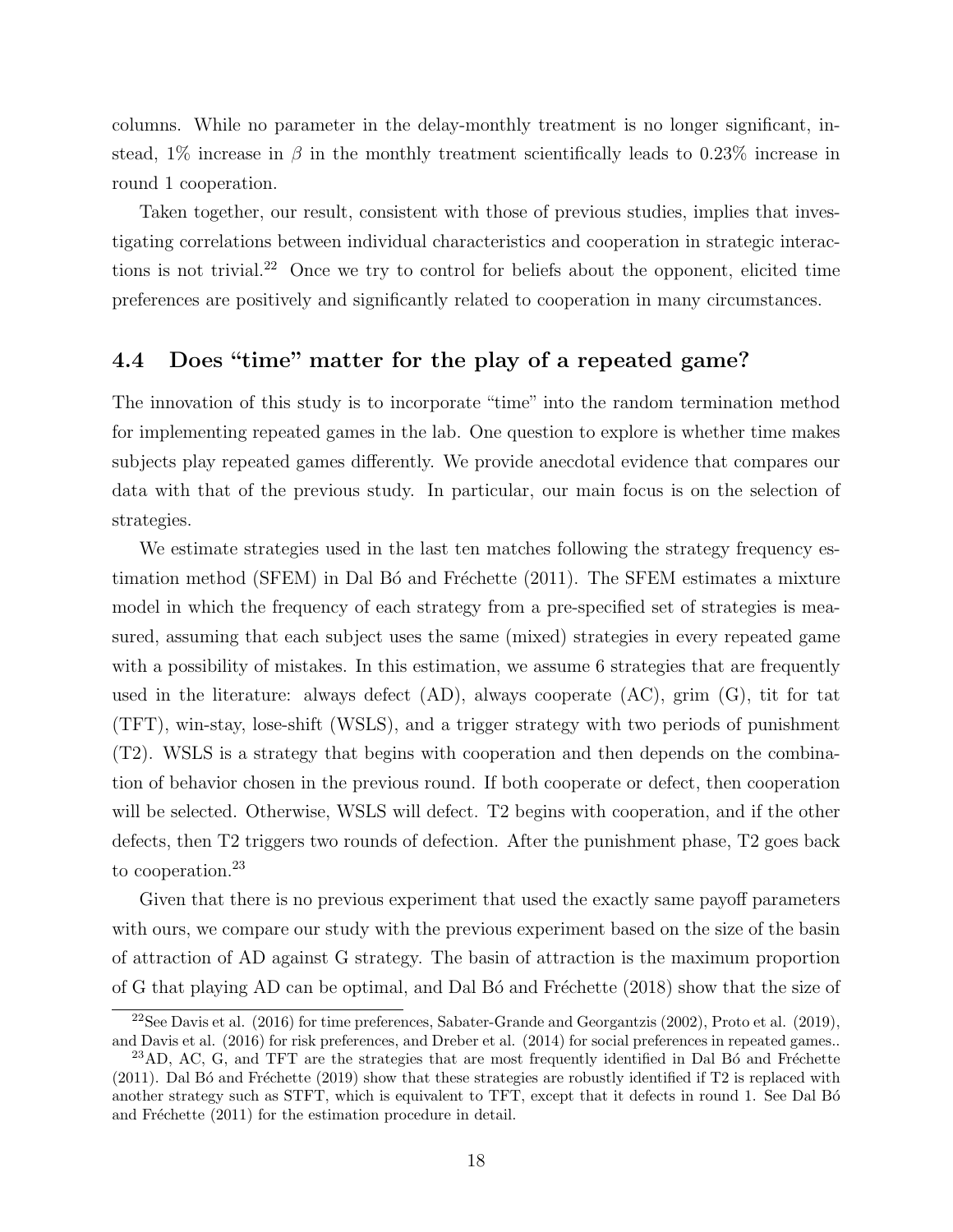the basin of attraction well captures cooperative behavior in repeated game experiments.<sup>24</sup> Without considering the "actual" discount factors, the size of the basin of attraction for our experiment is 0.1667. With the estimated discount factors in table [6,](#page-15-0) the basin of attractions by replacing the continuation probability with  $0.75\times$  discount factors are between 0.2326 and 0.2663. Among previous experiments reviewed by Dal B $\acute{o}$  and Fréchette (2018), the two treatments from Dal B<sup>o</sup> and Fréchette (2011) provide us with the closest basin of attractions. In Dal B $\acute{o}$  and Fréchette (2011), the payoffs for CC, CD, DC, and DD are R, 12, 50, and 25, respectively, and the treatments differ in R. The basin of attraction for the R=48 treatment is 0.1625, and the comparison between our experiment and the R=48 treatment allows us to see whether introducing actual time preferences into random termination makes subjects less cooperative. The  $R=40$  treatment has the basin of attraction of 0.2708, and we can check whether similar basin of attractions lead to coherent levels of cooperation across the experiments.

<span id="page-18-0"></span>

|                        | Weekly          | Monthly    | Delay      | DB & F $(R=48)$ | DB & F $(R=40)$ |
|------------------------|-----------------|------------|------------|-----------------|-----------------|
| Round 1<br>Cooperation | 0.83            | 0.71       | 0.83       | 0.85            | 0.61            |
| AD                     | $0.087*$        | $0.131*$   | 0.027      | 0.000           | 0.109           |
|                        | (0.050)         | (0.074)    | (0.026)    | (0.000)         | (0.096)         |
| AC                     | 0.097           | 0.124      | 0.107      | 0.079           | $0.296**$       |
|                        | (0.065)         | (0.098)    | (0.092)    | (0.085)         | (0.123)         |
| <b>GRIM</b>            | $0.244***$      | $0.268**$  | 0.287      | 0.116           | 0.267           |
|                        | (0.149)         | (0.103)    | (0.181)    | (0.195)         | (0.202)         |
| <b>TFT</b>             | $0.572**$       | $0.477***$ | $0.515***$ | $0.561^{***}\,$ | $0.327*$        |
|                        | (0.113)         | (0.145)    | (0.187)    | (0.185)         | (0.186)         |
| <b>WSLS</b>            | 0.000           | 0.000      | 0.000      | 0.000           | 0.000           |
|                        | (0.000)         | (0.001)    | (0.000)    | (0.000)         | (0.000)         |
| T2                     | 0.000           | 0.000      | 0.064      | 0.244           | 0.000           |
| Gamma                  | $0.368^{***}\,$ | $0.467***$ | $0.329***$ | $0.287***$      | $0.435***$      |
|                        | (0.048)         | (0.049)    | (0.052)    | (0.061)         | (0.126)         |

Table 8: Estimation of Strategies Used by Treatment

Notes: Bootstrapped standard errors in parentheses.

\*\*\*Significant at the 1 percent level.

\*\*Significant at the 5 percent level.

\*Significant at the 10 percent level.

Table [8](#page-18-0) presents the estimates of the frequency of each strategy.<sup>25</sup> The first row is the

 $^{24}$ Blonski et al. (2011) also propose an index that reveals how risk dominance determines cooperation in the play of repeated games.

<sup>&</sup>lt;sup>25</sup>The frequency of T2 is computed by the fact that the frequencies for all strategies sum to one, and gamma captures the amount of noise, with infinite gamma implying that behavior would be purely random. Our estimation is for the last 10 matches and the estimation from Dal Bó and Fréchette (2011) is for matches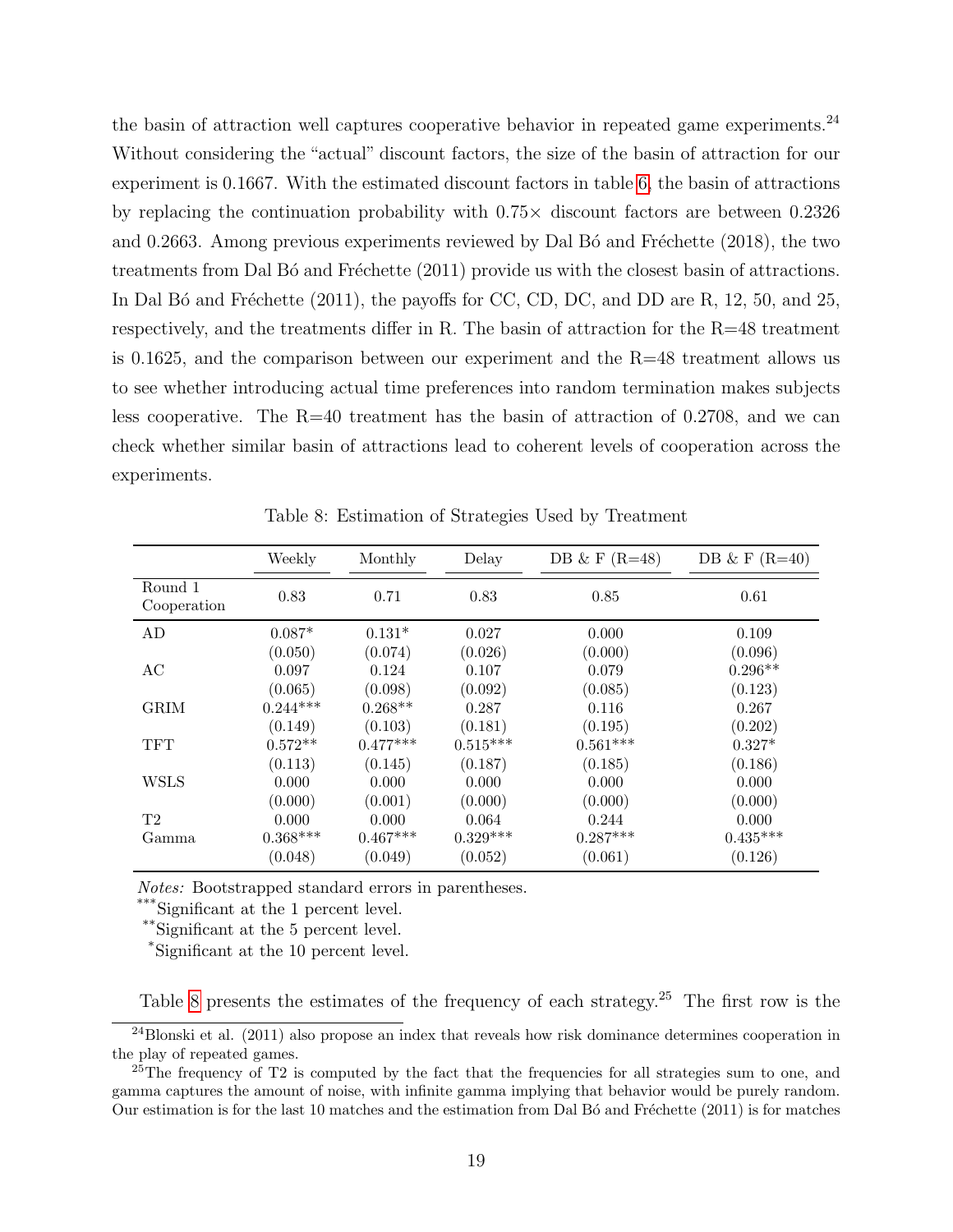rate of round 1 cooperation for all matches. First, the cooperation rates in our experiment lie below that in the R=48 treatment. Having actual time preferences on top of random termination induces subjects less patient and lowers cooperation as it is expected. Second, the comparison between our experiment and the R=40 treatment is surprising in that although the underlying basin of attractions are very similar, the rate of cooperation is much higher in our experiment. This indicates that the extent to which actual time preferences affect play of a repeated game might be different from the way that variations in payoffs  $(R=48 \rightarrow 40)$ reduces cooperation.

Looking at the estimated strategies gives us clearer intuition into such differences. First, there are not much variations over the three treatments of our experiment. A slight difference is that AD is the highest and TFT is the lowest in the monthly treatment where the rate of cooperation is the lowest. A substantial proportion of subjects use cooperative strategies. In particular, on average, more than 75 percent of the data in all treatments can be identified as either G or TFT. Second, in comparing the weekly and delay-monthly treatments with the R=48 treatment, the proportion of subjects who use TFT is similar, but almost no one uses AD and the frequency of G is much lower in the R=48 treatment. As a result, T2 becomes more popular in the R=48 treatment. This result implies that even with similar levels of cooperation, the subtle mechanisms to support cooperation depend on underlying time preferences.<sup>26</sup> Third, a big drop in cooperation between our experiment and the  $R=40$ treatment is mainly due to the fact that less subjects use TFT in the R=40 treatment. Although subjects in the R=40 treatment are more likely to use AC than subjects in the monthly treatment, clear reduction in frequency of TFT in the R=40 treatment hampers cooperation. This result clearly shows that while the basin of attractions are similar, the choice of strategies is influenced by whether actual time preferences kick in subjects' decision making. In sum, the anecdotal evidence provided here sheds light on the finding that behavior and underlying mechanisms to support cooperation are shaped by the presence of time preferences beyond the scope of random termination.

after 110 interactions.

<sup>&</sup>lt;sup>26</sup>Some recent theoretical works also show that time preferences matter for the shape of strategies in dynamic games. For instance, Obara and Park (2017) show that in repeated games with the punishment strategy that is more severe than the grim trigger strategy (e.g., repeated Cournot duopoly), present bias affects the pattern of the worst punishment.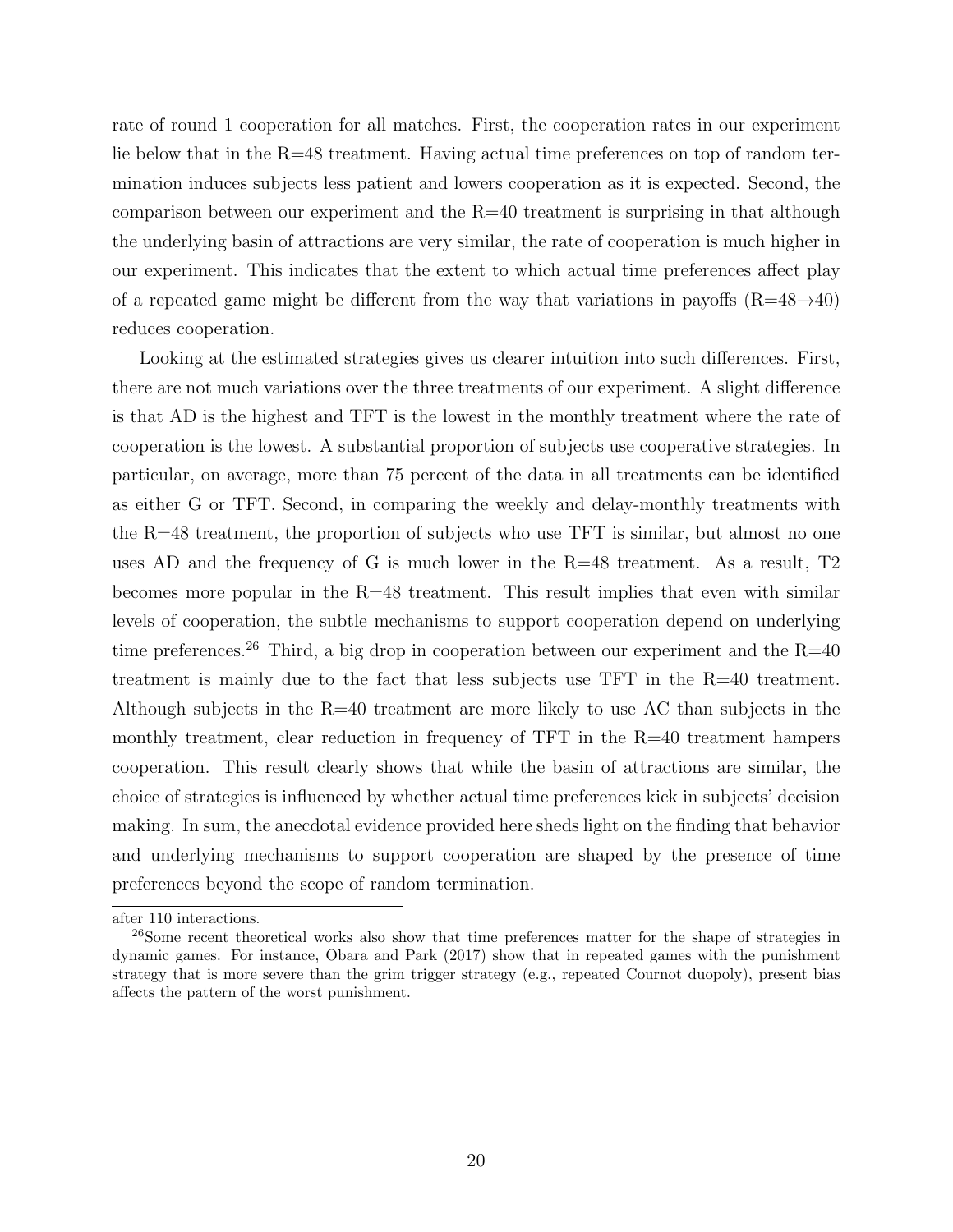## 5 Discussion

In the theoretical analysis of a dynamic game with players who have dynamic inconsistency (e.g., present bias), it is important to take into account conflicts between the current self and the future self—the incentives of the current self for the future outcome do not coincide with those of the future self. Our experimental design makes it difficult to address such dynamic inconsistency because all decisions are made at once. In other words, accommodating dynamic inconsistency in a dynamic game needs a longitudinal design in which the same subjects make decisions over time.

For the reason above, the experimental design of Kim (2017) is complementary to the design of the current study. In Amazon's Mechanical Turk, subjects play one repeated prisoner's dilemma game over weeks—one stage game each week.<sup>27</sup> Although this can be considered the most intuitive design to mimic the environments modeled in theory, some limitations exist. First, the attrition of subjects is extremely difficult to avoid.<sup>28</sup> Therefore, careful considerations that take into account the effect of attrition on behavior are needed. Second, as pointed out in Dal B<sub>o</sub> and Fréchette (2018), subjects' experience with repeated games plays an important role in determining their behavior. Playing one repeated game is not enough for subjects to fully learn about the game. With a longitudinal design in which one stage game is played once a week or a month, running multiple repeated games will not be easy to implement. Taken together, the experimental design in this paper is appropriate to study the causal effects of time preferences on behavior in a dynamic game.

## 6 Conclusions

In this paper we implement a novel experimental design for repeated games in the laboratory. Subjects play all repeated games at once in the lab, but stage game payoffs are paid to them over a long period of time. Varying the time window for payment (weekly or monthly) allows us to investigate the effects of patience on cooperation. Subjects with the weekly payment cooperate more than subjects with the monthly payment, and this confirms that higher discount factors promote greater cooperation. We also introduce one month delay

 $27$ Subjects also receive stage game payoffs every week, and all payment are electronically made through Mechanical Turk's payment system.

<sup>28</sup>To prevent attrition, Kim (2017) uses a stick-and-carrot strategy. If subjects participate in all weeks of the experiment, they receive a bonus pay of \$3 in addition to their earnings from a repeated game. Once subjects miss one stage game, they are not allowed to participate in the remaining weeks of the experiment. The average attrition rate between the first and the second week is about 15%, and it drops to lower than 5% after the second week.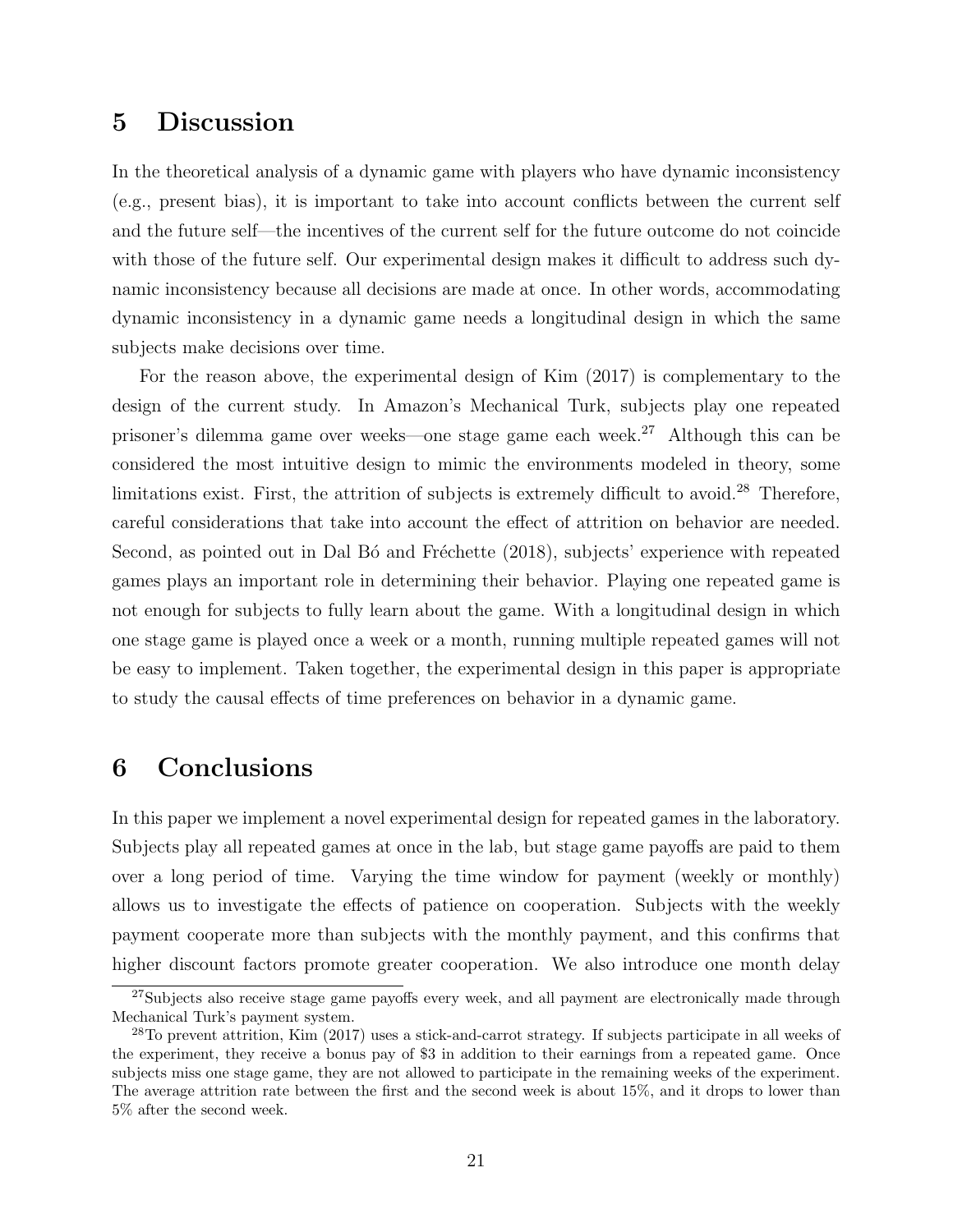to the initial stage game payoffs to study the effect of present bias on cooperation. By comparing the monthly payment treatments with and without a delay, we find that the rate of cooperation is higher when there is a delay. This implies that present bias reduces cooperation.

In the literature on time preferences, exclusive attention has been paid to individual intertemporal decision-making—measuring time preferences and their relationship with behavior such as financial decision-making and demand for a commitment device. We extend the scope of the literature in two ways. First, we apply the experimental method of delayed payments to a strategic interaction, which is a more complicated environment than individual decision-making. Our results clearly show that subjects are able to understand the consequences of time preferences on interactions between two players. In particular, given that it is an important question of whether people are sophisticated enough to understand their dynamic inconsistency, the comparison between the treatments with and without a delay provides strong evidence on the sophistication of our subjects. Second, while the previous studies look at correlations between measured time preferences and behavior, our design allows us to assess the causal effects of time preferences on cooperation. This implies that our results lend support to previous correlation results found in individual decision-making.

The experimental framework introduced in this paper can be applied to the recent developments in dynamic games that accommodate dynamic inconsistency. For instance, Kim et al. (2020) directly study the role of time preferences in the Rubinstein bargaining of alternating offers, based on the predictions of Schweighofer-Kodritsch (2018). On one hand, a bargainer with the weekly time window for the agreed payoff play with another bargainer with the monthly time window. On the other hand, only one bargainer experiences a delay for the initial stage game payment, while another bargainer has no delay. They show that discount factors and present bias are the essential determinants for bargaining outcomes even in an environment where there exist clear asymmetries among bargainers' time preferences. The same idea also has interesting applications for multilateral bargaining, dynamic games with Markov strategies, and Cournot duopoly games where the worst punishment strategy is harder than permanent recursion to static Nash equilibrium.

This paper shows that changing time windows for payment is effective in modifying subjects' underlying time preferences and inducing different cooperative outcomes. This approach has meaningful implications for individual decision making contexts as well. For instance, can the introduction of the front end delay for payment provide people with better incentives for work? How frequently do we need to pay workers for their best outcome? I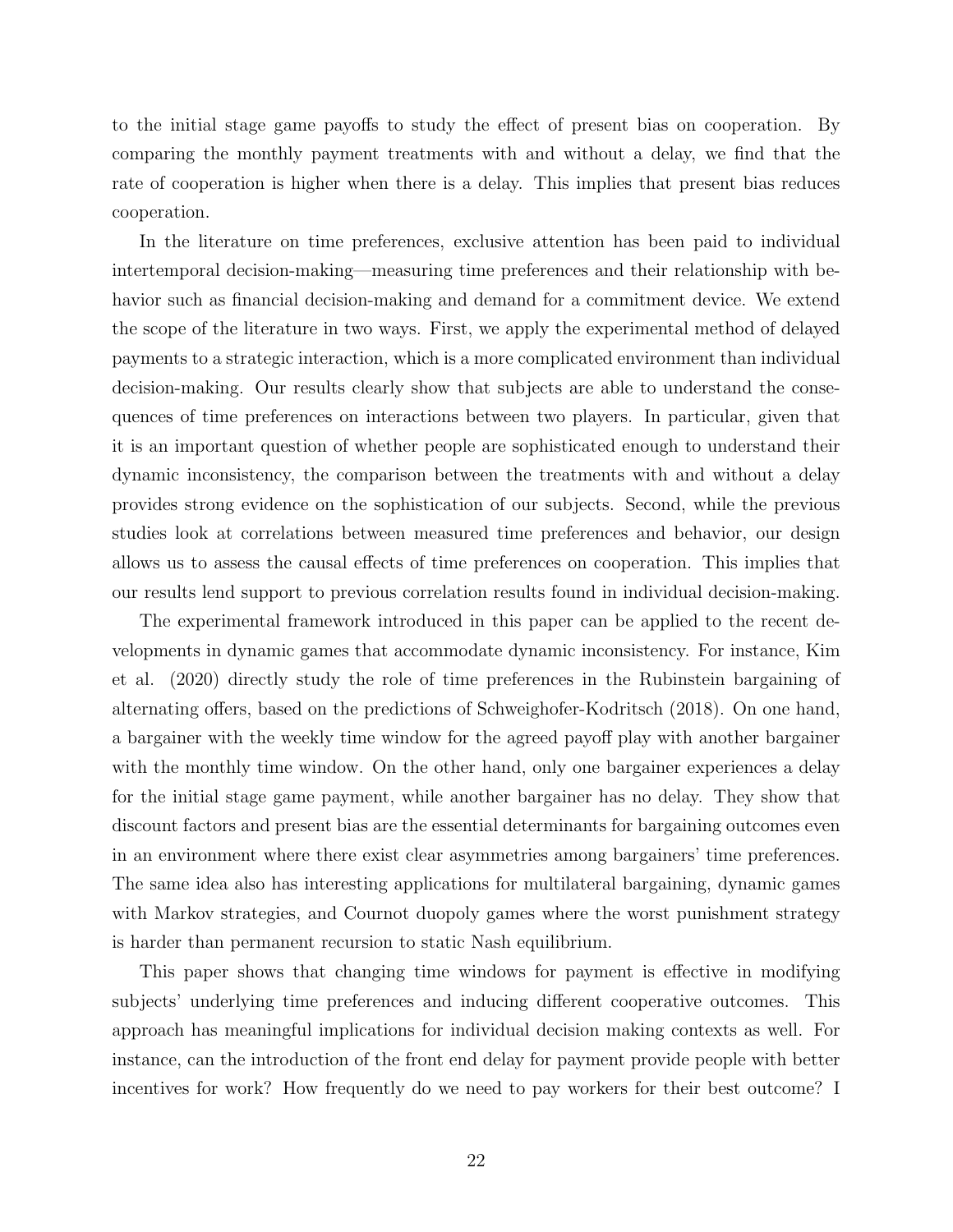hope this paper can help better understanding of dynamic incentives and the role of time preferences in individual and strategic decision making over time.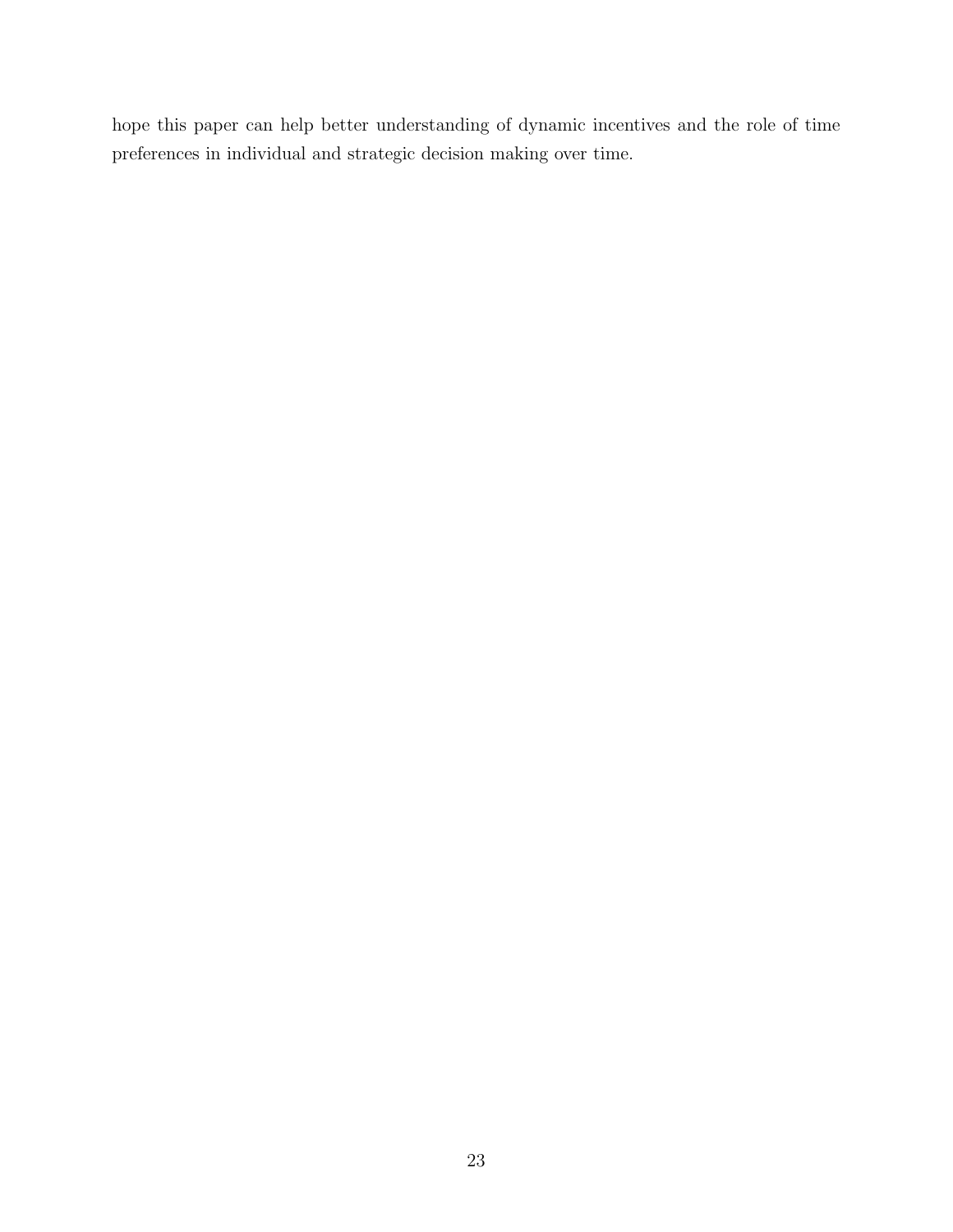## References

- [1] Abreu, Dilip, David Pearce, and Ennio Stacchetti (1990). "Toward a theory of discounted repeated games with imperfect monitoring." Econometrica: 1041-1063.
- [2] Andreoni, James, and Charles Sprenger (2012a). "Estimating time preferences from convex budgets." American Economic Review, 102(7): 3333-3356.
- [3] Andreoni, James, and Charles Sprenger (2012b). "Risk preferences are not time preferences." American Economic Review, 102(7): 3357-3376.
- [4] Andersen, Steffen, Glenn W. Harrison, Morten I. Lau, and E. Elisabet Rutström (2008). "Eliciting risk and time preferences."  $Econometrica$ , 76(3): 583-618.
- [5] Augenblick, Ned, Muriel Niederle, and Charles Sprenger (2015). "Working over time: Dynamic inconsistency in real effort tasks." Quarterly Journal of Economics, 130(3): 1067-1115.
- [6] Blonski, Matthias, Peter Ockenfels and Giancarlo Spagnolo (2011)."Equilibrium selection in the repeated prisoner's dilemma: Axiomatic approach and experimental evidence." American Economic Journal: Microeconomics, 3(3): 164-192.
- [7] Chakraborty, Anujit, Yoram Halevy, and Kota Saito (Forthcoming). "The Relation between Behavior under Risk and over Time." American Economic Review: Insights.
- [8] Chade, Hector, Pavlo Prokopovych, and Lones Smith (2008). "Repeated games with present-biased preferences." Journal of Economic Theory, 139(1): 157-175.
- [9] Dal Bó, Pedro (2005). "Cooperation under the shadow of the future: experimental evidence from infinitely repeated games." American Economic Review, 95(5): 1591-1604.
- [10] Dal Bó, Pedro and Guillaume R. Fréchette (2011). "The evolution of cooperation in infinitely repeated games: Experimental evidence." American Economic Review, 101(1): 411-429.
- [11] Dal Bó, Pedro and Guillaume R. Fréchette (2018). "On the determinants of cooperation in infinitely repeated games: A survey." *Journal of Economic Literature*, 51(1): 60-114.
- [12] Dal Bó, Pedro and Guillaume R. Fréchette (2019). "Strategy choice in the infinitely repeated prisoners' dilemma." American Economic Review, 109(11): 3929-3952.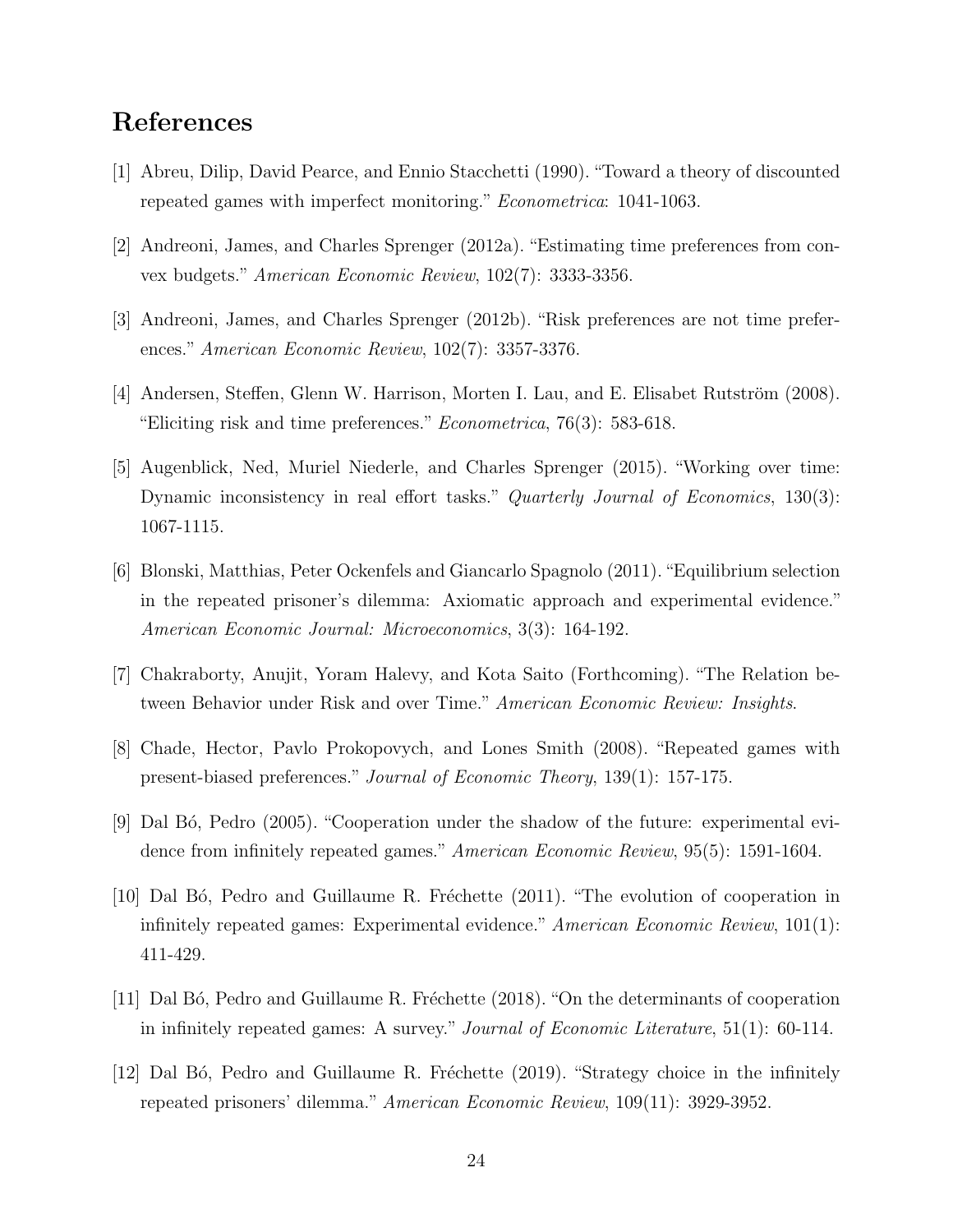- [13] Davis, Douglas, Asen Ivanov, and Oleg Korenok (2016). "Individual characteristics and behavior in repeated games: an experimental study." Experimental Economics, 19(1): 67-99.
- [14] Dreber, Anna, Drew Fudenberg, and David G. Rand (2014). "Who cooperates in repeated games: The role of altruism, inequity aversion, and demographics." Journal of Economic Behavior and Organization, 98: 41-55.
- [15] Fischbacher, Urs (2007)."z-Tree: Zurich toolbox for ready-made economic experiments." Experimental Economics, 10(2): 171-178.
- [16] Fréchette, Guillaume R., and Sevgi Yuksel (2017). "Infinitely repeated games in the laboratory: Four perspectives on discounting and random termination." *Experimental* Economics, 20(2): 279-308.
- [17] Frederick, Shane, George Loewenstein, and Ted O'donoghue (2002). "Time discounting and time preference: A critical review." Journal of Economic Literature, 40(2): 351-401.
- [18] Fudenberg, Drew, and Eric Maskin (1986). "The folk theorem in repeated games with discounting or with incomplete information." Econometrica: 533-554.
- [19] Gin´e, Xavier, Jessica Goldberg, Dan Silverman, and Dean Yang (2018). "Revising commitments: Field evidence on the adjustment of prior choices." Economic Journal, 128 (608): 159-188.
- [20] Halevy, Yoram (2015). "Time consistency: Stationarity and time invariance." Econometrica, 83(1): 335-352.
- [21] Kim, Jeongbin (2017). "Discounting, dynamic consistency, and cooperation in an infinitely repeated game experiment." Working paper.
- [22] Kim, Jeongbin , Wooyoung Lim, and Sebastian Schweighofer-Kodritsch (2020). "Bargaining and time preferences: An experimental study." Working paper.
- [23] Laibson, David (1997). "Golden eggs and hyperbolic discounting." Quarterly Journal of Economics: 443-477.
- [24] Lehrer, Ehud, and Ady Pauzner (1999). "Repeated games with differential time preferences." *Econometrica*, 67(2): 393-412.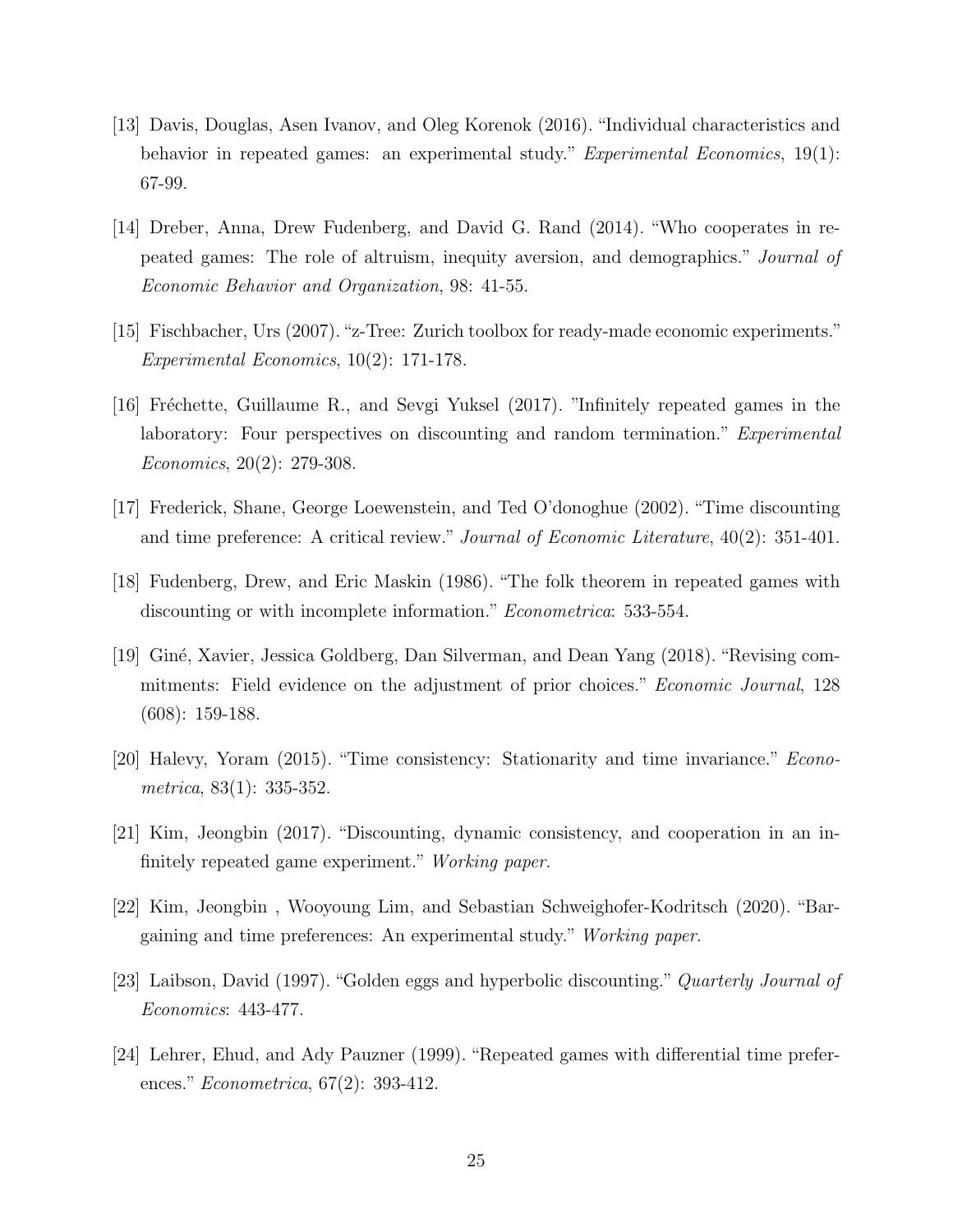- [25] Meier, Stephan, and Charles Sprenger (2010). "Present-biased preferences and credit card borrowing." American Economic Journal: Applied Economics, 2(1): 193-210.
- [26] Obara, Ichiro, and Jaeok Park (2017)."Repeated games with general discounting." Journal of Economic Theory, 172: 348-375.
- [27] Phelps, Edmund S., and Robert A. Pollak (1968). "On second-best national saving and game-equilibrium growth." Review of Economic Studies, 35(2): 185-199.
- [28] Proto, Eugenio, Aldo Rustichini, and Andis Sofianos (2019). "Intelligence, Personality, and Gains from Cooperation in Repeated Interactions." Journal of Political Economy, 127(3): 1351-1390.
- [29] Read, Daniel (2001). "Is time-discounting hyperbolic or subadditive?" Journal of risk and uncertainty,  $23(1)$ : 5-32.
- [30] Roth, Alvin E., and J. Keith Murnighan (1978). "Equilibrium behavior and repeated play of the prisoner's dilemma." Journal of Mathematical Psychology, 17(2): 189-198.
- [31] Sabater-Grande, Gerardo, and Nikolaos Georgantzis (2002). "Accounting for risk aversion in repeated prisoners' dilemma games: An experimental test." Journal of Economic Behavior and Organization, 48(1): 37-50.
- [32] Schweighofer-Kodritsch, Sebastian (2018). "Time preferences and bargaining." Econometrica, 86(1): 173-217.
- [33] Sherstyuk, Katerina, Nori Tarui, and Tatsuyoshi Saijo (2013). "Payment schemes in infinite-horizon experimental games." Experimental Economics, 16(1): 125-153.
- [34] Sutter, Matthias, Martin G. Kocher, Daniela Glätzle-Rützler, and Stefan T. Trautmann (2013). "Impatience and uncertainty: Experimental decisions predict adolescents' field behavior." American Economic Review, 103(1): 510-531.
- [35] Vespa, Emanuel (2015). "An experimental investigation of strategies in dynamic games." Working paper.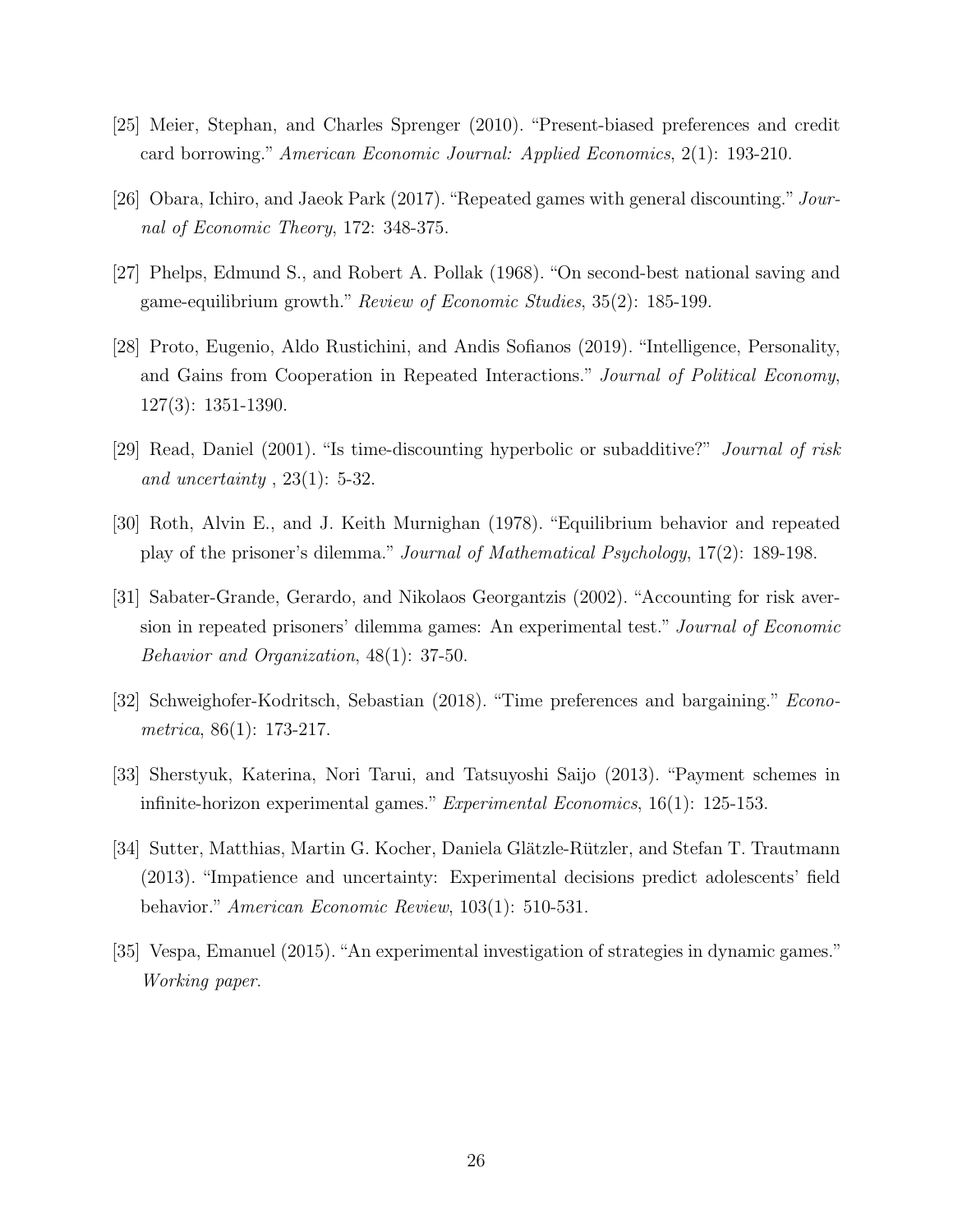# Appendices



# <span id="page-26-0"></span>A Distribution of elicited time preferences

(a) Weekly  $\delta$ 



(b) Weekly  $\beta$ 

Figure A.1: Distribution of Weekly Parameters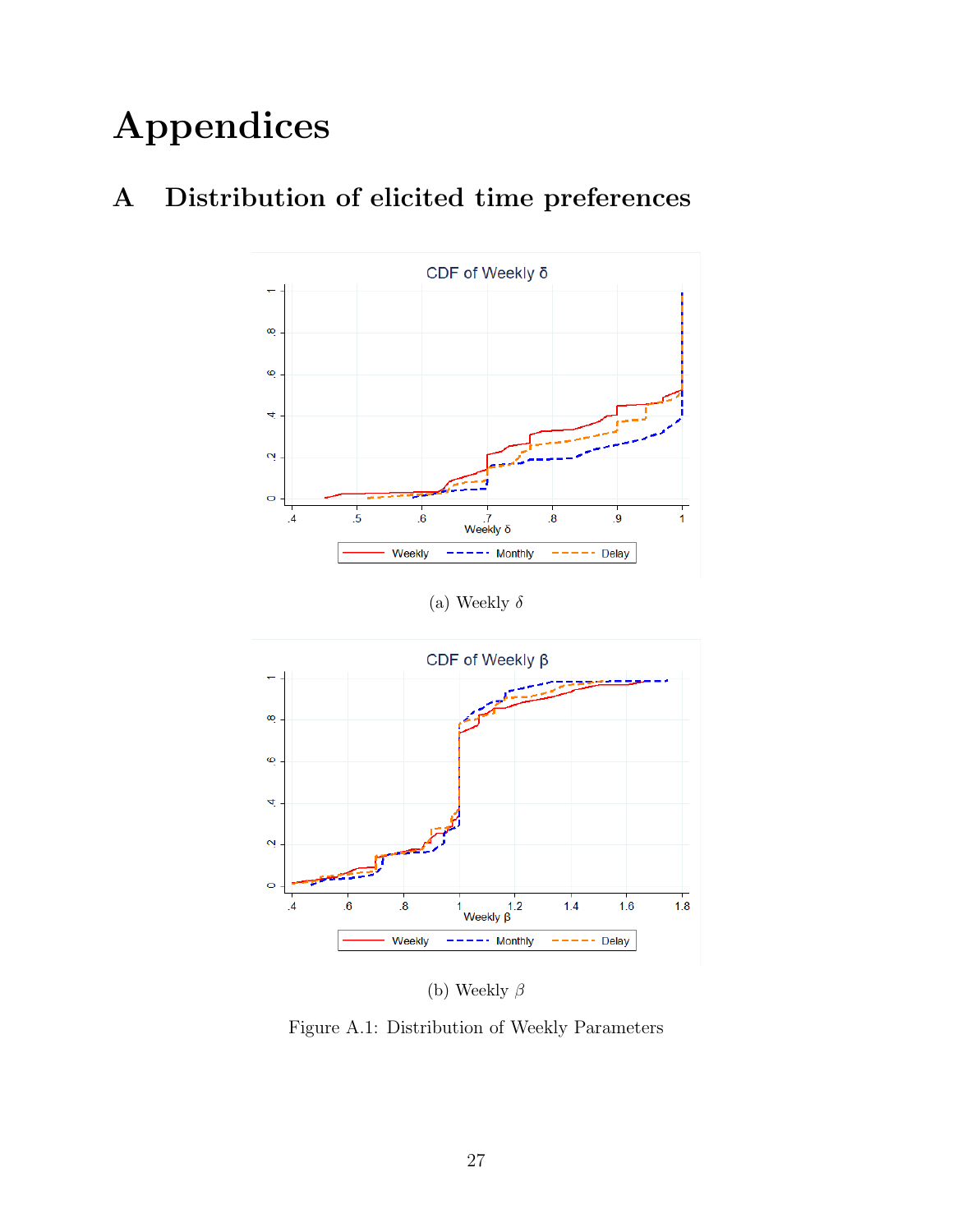<span id="page-27-0"></span>

(a) Monthly  $\delta$ 



(b) Monthly  $\beta$ 

Figure A.2: Distribution of Monthly Parameters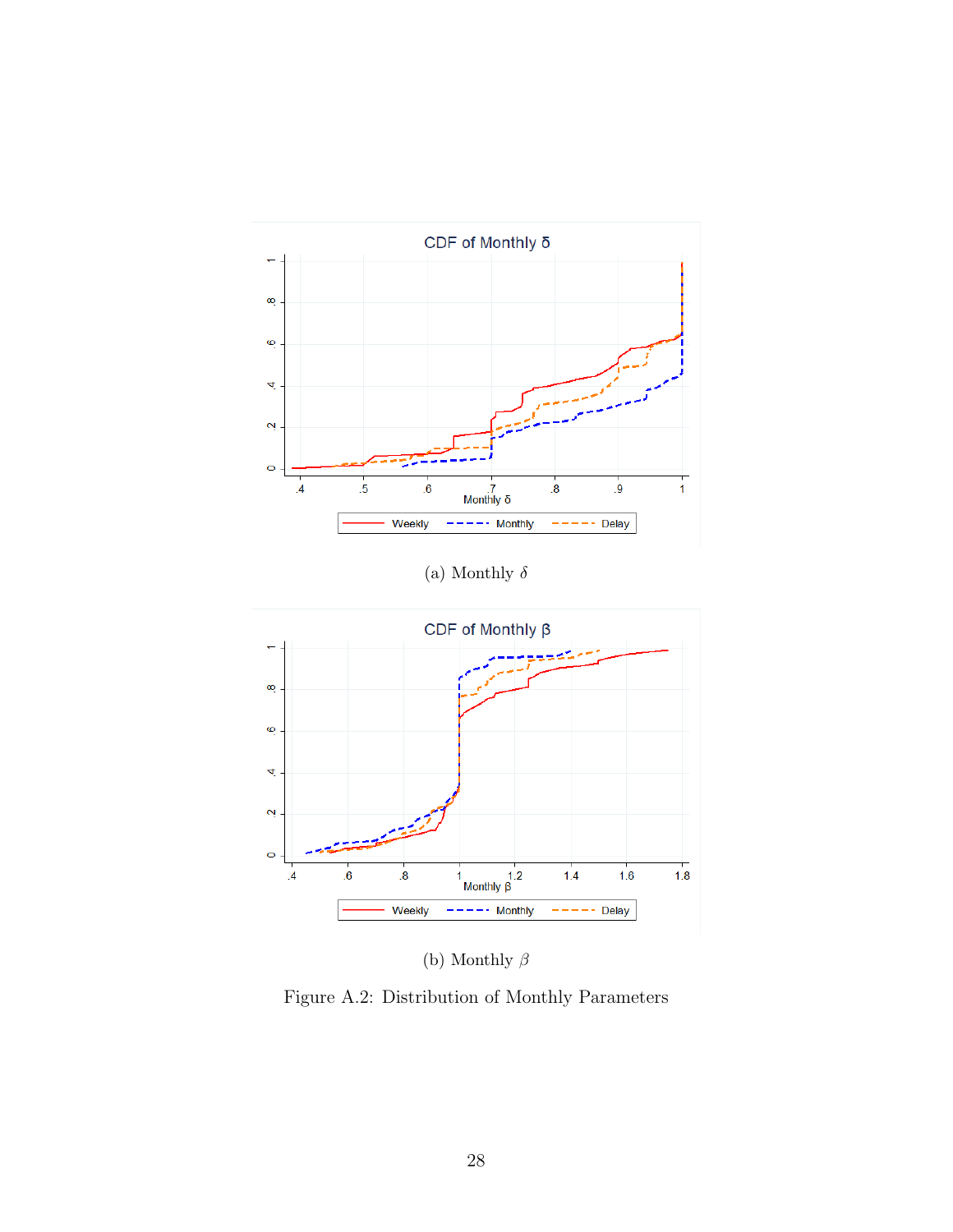# B Instructions for the experiment

## B.1 Phase 1 instructions

Instructions (phase 1)

#### Welcome

You are about to participate in a session on decision-making, and you will be paid for your participation. What you earn depends partly on your decisions and partly on chance. The payment you earn will be paid to you through VENMO.

The entire session will take place through computer terminals. Please do not talk or try to communicate in any way with other participants during the session.

The entire session consists of two phases. The instructions for phase 1 are given below. After phase 1 ends, you will be given the instructions for phase 2.

We will start with a brief instruction period for phase 1. During this instruction period, you will be given a description of the main features of phase 1. If you have any questions during this period, raise your hand. Your question will then be answered publicly so everyone can hear.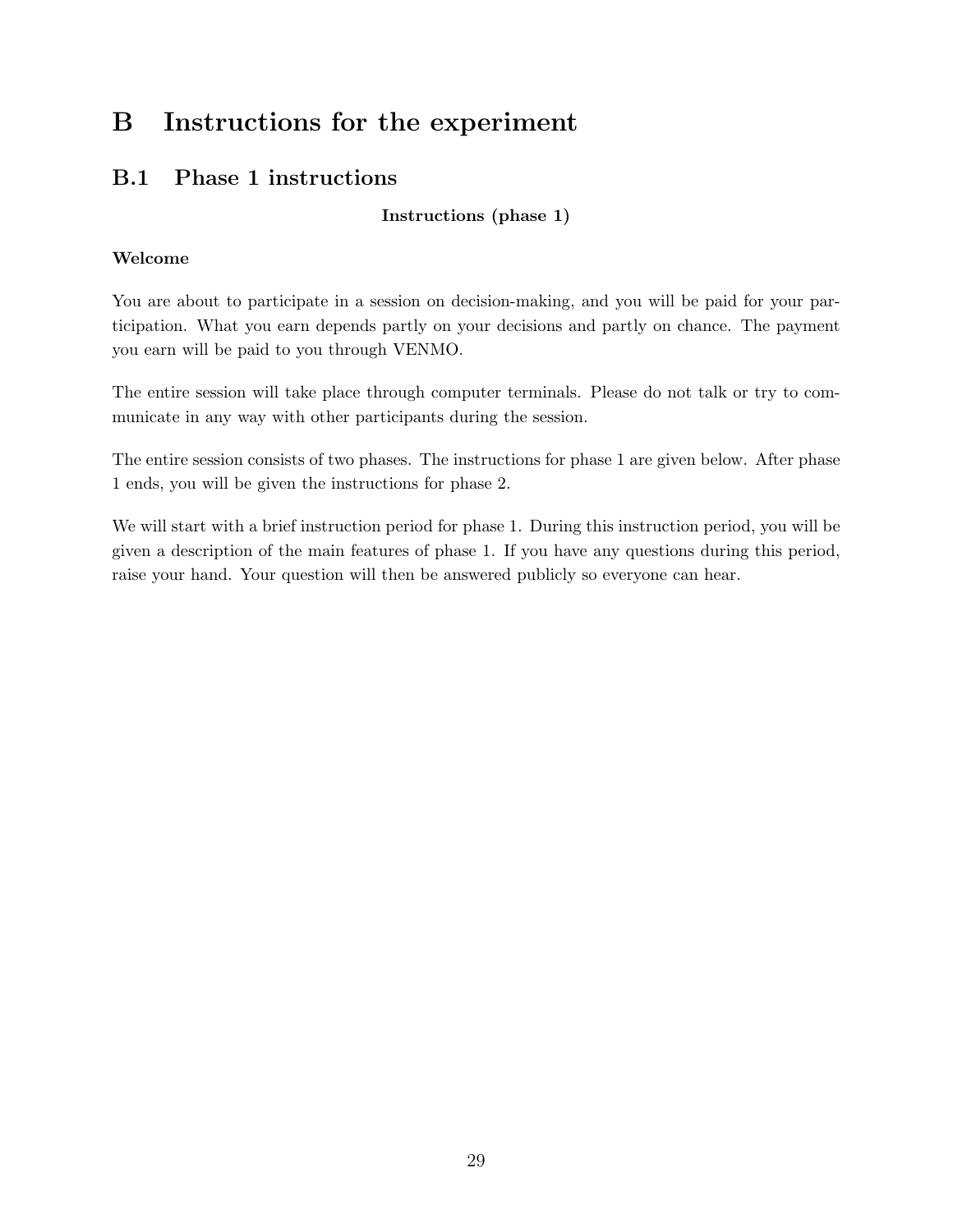#### General Instructions

1. In phase 1, you will be asked to make decisions for 8 blocks of questions. In each block, there are 2,000 questions. For each question, you can choose either: Option A, which pays you sooner, or Option B, which pays you later.

2. After you answer all questions, I will randomly pick one question and pay you the option you chose on that question. Each question is equally likely to be chosen for payment. Obviously, you have no incentive to lie on any question, because if that question gets chosen for payment, then you would end up with the option you like less.

3. For example, the questions in one block are as follows (note that each row corresponds to a question, and so you will have to choose an option in each row):

|           | Payment Option A        | Payment Option B       |
|-----------|-------------------------|------------------------|
| Questions | (Pays the Amount Below) | (Pays the Amount Below |
|           | Today)                  | in $1$ month)          |
|           | \$8.00                  | \$0.01                 |
| 2         | \$8.00                  | \$0.02                 |
| 3         | \$8.00                  | \$0.03                 |
|           |                         |                        |
| 1,999     | \$8.00                  | \$19.99                |
| 2,000     | \$8.00                  | \$20.00                |

I assume you will choose Option A for at least the first few questions, but at some point switch to choosing Option B. In order to save time, you can answer at which dollar value you'd switch. I can then 'fill out' your answers to all 2,000 questions based on your switch point (choosing Option A for all questions before your switch point, and Option B for all questions at or after your switch point). I will still draw one question randomly for payment. Again, if you lie about your preferred switch point, you might end up with an option that you like less.

- 4. The 8 blocks will differ in two ways: (1) the timings of sooner and later payments:
	- Between payment today and payment in 1 week.
	- Between payment today and payment in 1 month.
	- Between payment in 1 month and payment in 1 month and 1 week.
	- Between payment in 1 month and payment in 2 months.

and (2) whether you are asked to switch from A to B or B to A.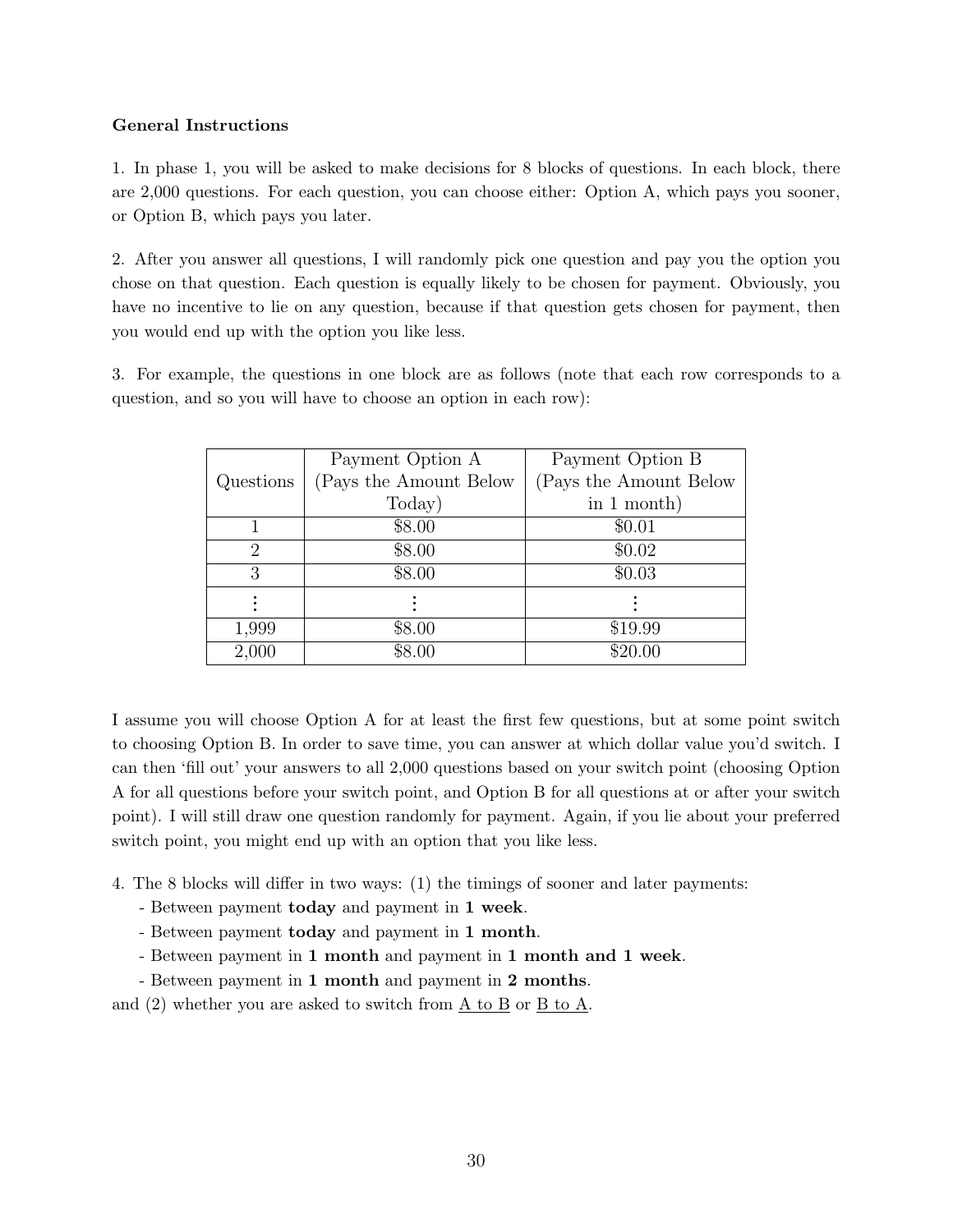#### Payment

1. At the end of the experiment, one question in one of the blocks will be randomly selected for payment and will be displayed on your screen. Depending on your decision for that question, you will be paid on the designated date through VENMO. If in the question that is randomly selected, your decision was to receive a payment today, then you will be paid through VENMO within a few hours of the end of the experiment. If, on the other hand, your decision was to receive a payment in the future, you will be paid on the designated date through VENMO.

2. In addition, you will receive a \$5 show-up fee through VENMO after the experiment.

- Are there any questions?

#### Before we start, let me remind you that:

- There are 8 blocks of questions in each of which you will be asked to state your switch point.
- Only one question in one of the blocks will be randomly selected for payment.
- Depending on your decision, you will be paid on the designated date through VENMO.
- A \$5 show-up fee will be paid to you through VENMO after the experiment.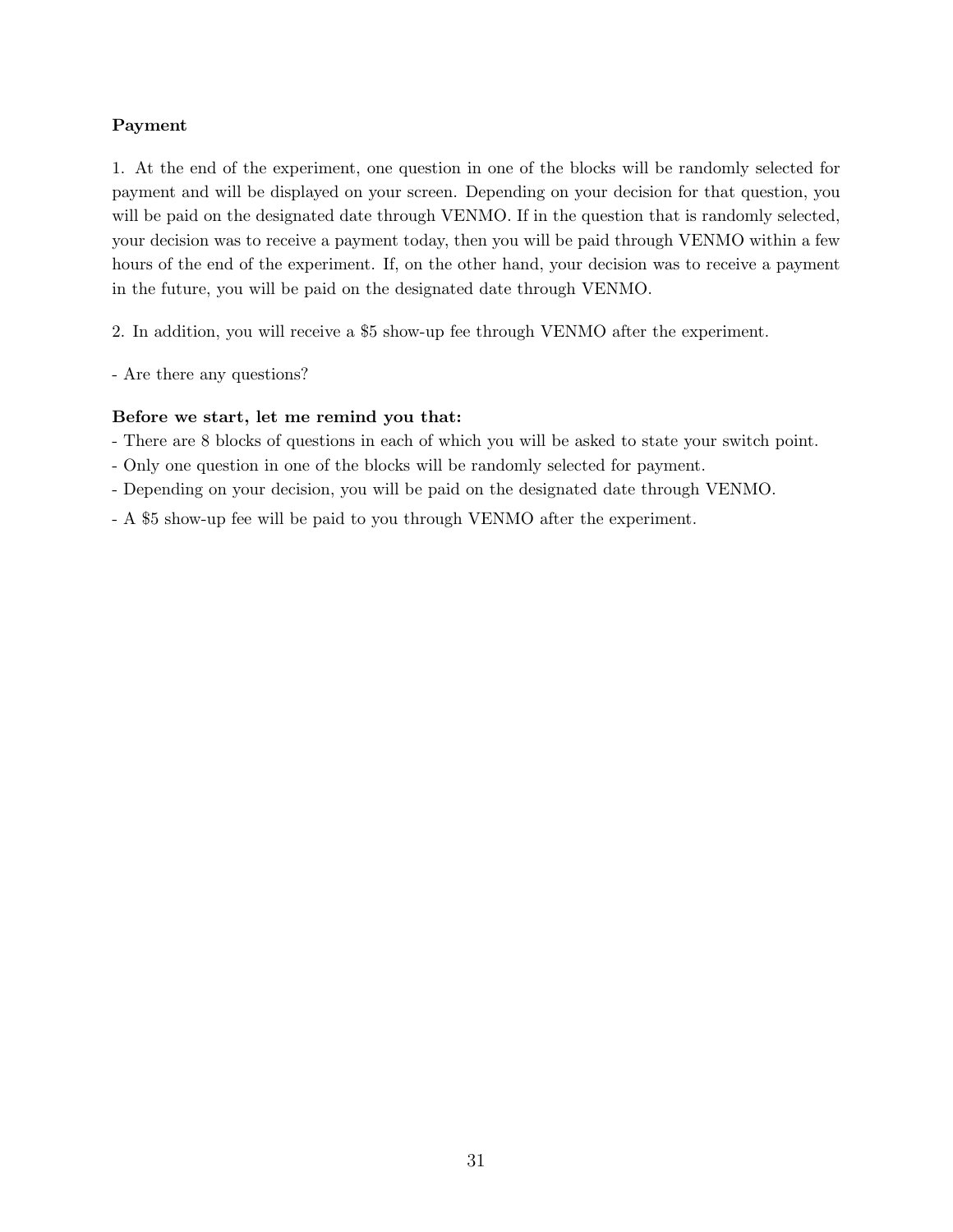#### B.2 Phase 2 instructions

#### Instructions (phase 2) - Weekly treatment

We will start with a brief instruction period for phase 2. During this instruction period you will be given a description of the main features of phase 2. If you have any questions during this period, raise your hand. Your question will then be answered publicly so that everyone can hear.

#### General Instructions

1. In phase 2 you will be asked to make decisions in several rounds. Each sequence of rounds is referred to as a match. You will be randomly paired with another person for a match.

2. The length of a match is determined randomly. After each round, there is a 75% probability that the match will continue for at least another round. This is as if we were to randomly choose an integer between 1 and 100 and continue if the number chosen is less than or equal to 75 and end if the number chosen is larger than 75. So, for instance, if you are in round 2, the probability that there will be a third round is 75%, and if you are in round 9, the probability that there will be another round is also 75%.

3. Once a match ends, you will be randomly paired with another person for a new match. You will have 20 matches in phase 2.

4. In each round, you will be asked to choose between action 1 and 2. The payoffs are determined by your action and the action chosen by the person paired with you. The payoffs are described in the table below:

|             | The other's choice |                |  |
|-------------|--------------------|----------------|--|
| Your choice |                    |                |  |
|             | \$4.00, \$4.00     | \$1.00, \$5.00 |  |
|             | \$5.00, \$1.00     | \$2.00, \$2.00 |  |

- The first entry in each cell represents your payoff, while the second entry represents the payoff of the person you are paired with. That is, if:

You select 1 and the other selects 1, you each make \$4.00.

You select 1 and the other selects 2, you make \$1.00 while the other makes \$5.00.

You select 2 and the other selects 1, you make \$5.00 while the other makes \$1.00.

You select 2 and the other selects 2, you each make \$2.00.

- Once you and the person you are paired with have made your choices, those choices will be highlighted and your payoff for the round will appear.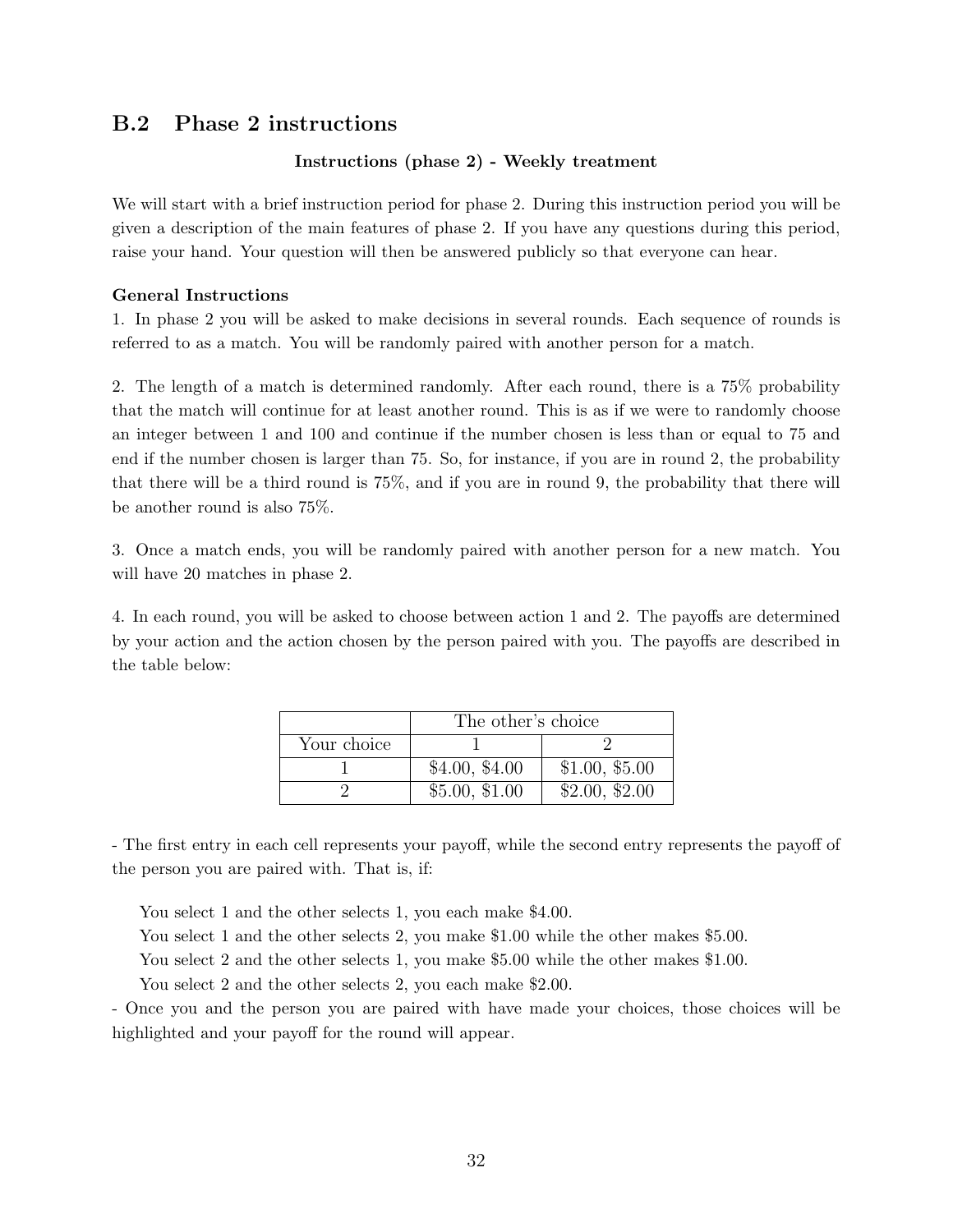#### Payment

1. At the end of the experiment, one of the matches will be randomly selected for payment.

2. For the selected match, you will receive payment for the first round today. After that, you will receive payment for the following rounds once a week. That is, you will receive payment for the second round in 1 week, payment for the third round in 2 weeks, and so on. The schedule of payment is summarized in the table below.

| Payoffs (round)  | Payment schedule (from today) |
|------------------|-------------------------------|
| 1st round payoff | Today                         |
| 2nd round payoff | in 1 week                     |
| 3rd round payoff | in 2 weeks                    |
|                  |                               |

3. In the same way that payments are made for phase 1, you will be paid on the designated dates through VENMO.

- Are there any questions?

#### Before we start, let me remind you that:

- The length of a match is randomly determined. After each round, there is a 75% probability that the match will continue for at least another round. You will play with the same person for the entire match.

- After a match is finished, you will be randomly paired with another person for a new match. You will have 20 such matches.

- One match will be randomly selected for payment.

You will receive your payment for the first round today. After that, you will receive payment for the following rounds once a week. That is, you will receive payment for the second round in 1 week, payment for the third round in 2 weeks, and so on.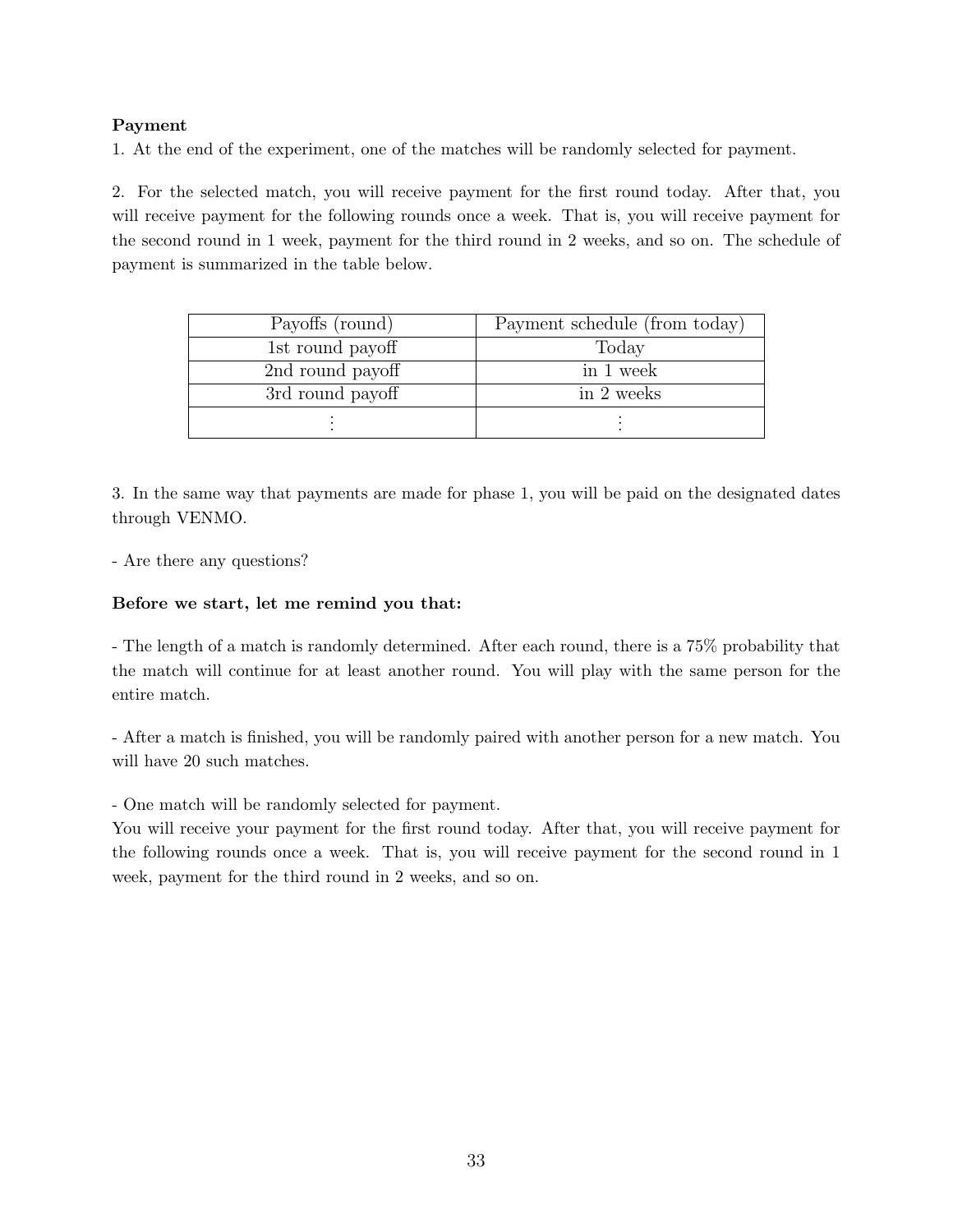#### Instructions (phase 2) - Monthly treatment

We will start with a brief instruction period for phase 2. During this instruction period you will be given a description of the main features of phase 2. If you have any questions during this period, raise your hand. Your question will then be answered publicly so that everyone can hear.

#### General Instructions

1. In phase 2 you will be asked to make decisions in several rounds. Each sequence of rounds is referred to as a match. You will be randomly paired with another person for a match.

2. The length of a match is determined randomly. After each round, there is a 75% probability that the match will continue for at least another round. This is as if we were to randomly choose an integer between 1 and 100 and continue if the number chosen is less than or equal to 75 and end if the number chosen is larger than 75. So, for instance, if you are in round 2, the probability that there will be a third round is 75%, and if you are in round 9, the probability that there will be another round is also 75%.

3. Once a match ends, you will be randomly paired with another person for a new match. You will have 20 matches in phase 2.

4. In each round, you will be asked to choose between action 1 and 2. The payoffs are determined by your action and the action chosen by the person paired with you. The payoffs are described in the table below:

|             | The other's choice |                |
|-------------|--------------------|----------------|
| Your choice |                    |                |
|             | \$4.00, \$4.00     | \$1.00, \$5.00 |
|             | \$5.00, \$1.00     | \$2.00, \$2.00 |

- The first entry in each cell represents your payoff, while the second entry represents the payoff of the person you are paired with. That is, if:

You select 1 and the other selects 1, you each make \$4.00.

You select 1 and the other selects 2, you make \$1.00 while the other makes \$5.00.

You select 2 and the other selects 1, you make \$5.00 while the other makes \$1.00.

You select 2 and the other selects 2, you each make \$2.00.

- Once you and the person you are paired with have made your choices, those choices will be highlighted and your payoff for the round will appear.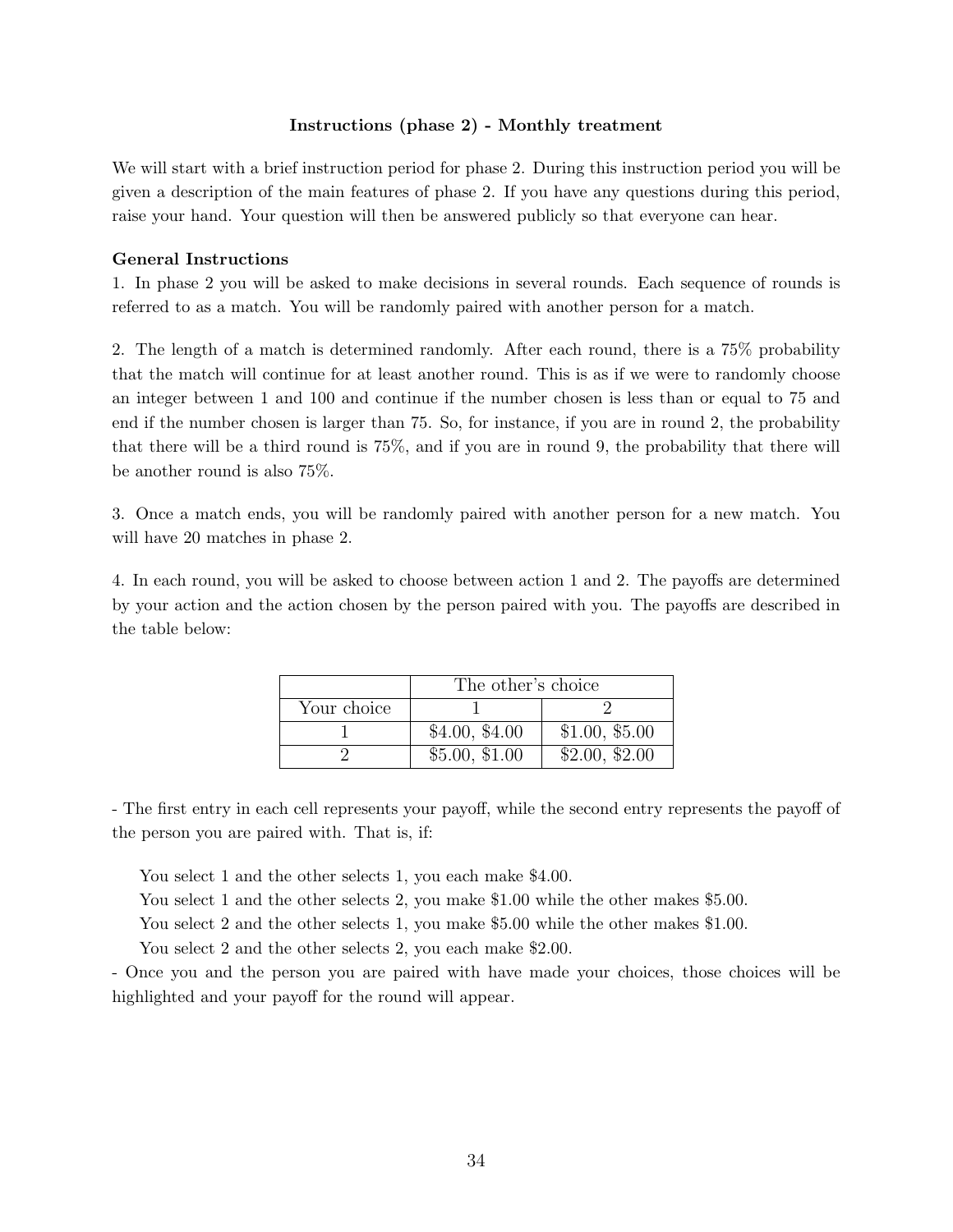#### Payment

1. At the end of the experiment, one of the matches will be randomly selected for payment.

2. For the selected match, you will receive payment for the first round today. After that, you will receive payment for the following rounds once a month. That is, you will receive payment for the second round in 1 month, payment for the third round in 2 months, and so on. The schedule of payment is summarized in the table below.

| Payoffs (round)  | Payment schedule (from today) |
|------------------|-------------------------------|
| 1st round payoff | Today                         |
| 2nd round payoff | in 1 month                    |
| 3rd round payoff | in 2 months                   |
|                  |                               |

3. In the same way that payments are made for phase 1, you will be paid on the designated dates through VENMO.

- Are there any questions?

#### Before we start, let me remind you that:

- The length of a match is randomly determined. After each round, there is a 75% probability that the match will continue for at least another round. You will play with the same person for the entire match.

- After a match is finished, you will be randomly paired with another person for a new match. You will have 20 such matches.

- One match will be randomly selected for payment.

You will receive your payment for the first round today. After that, you will receive payment for the following rounds once a month. That is, you will receive payment for the second round in 1 month, payment for the third round in 2 months, and so on.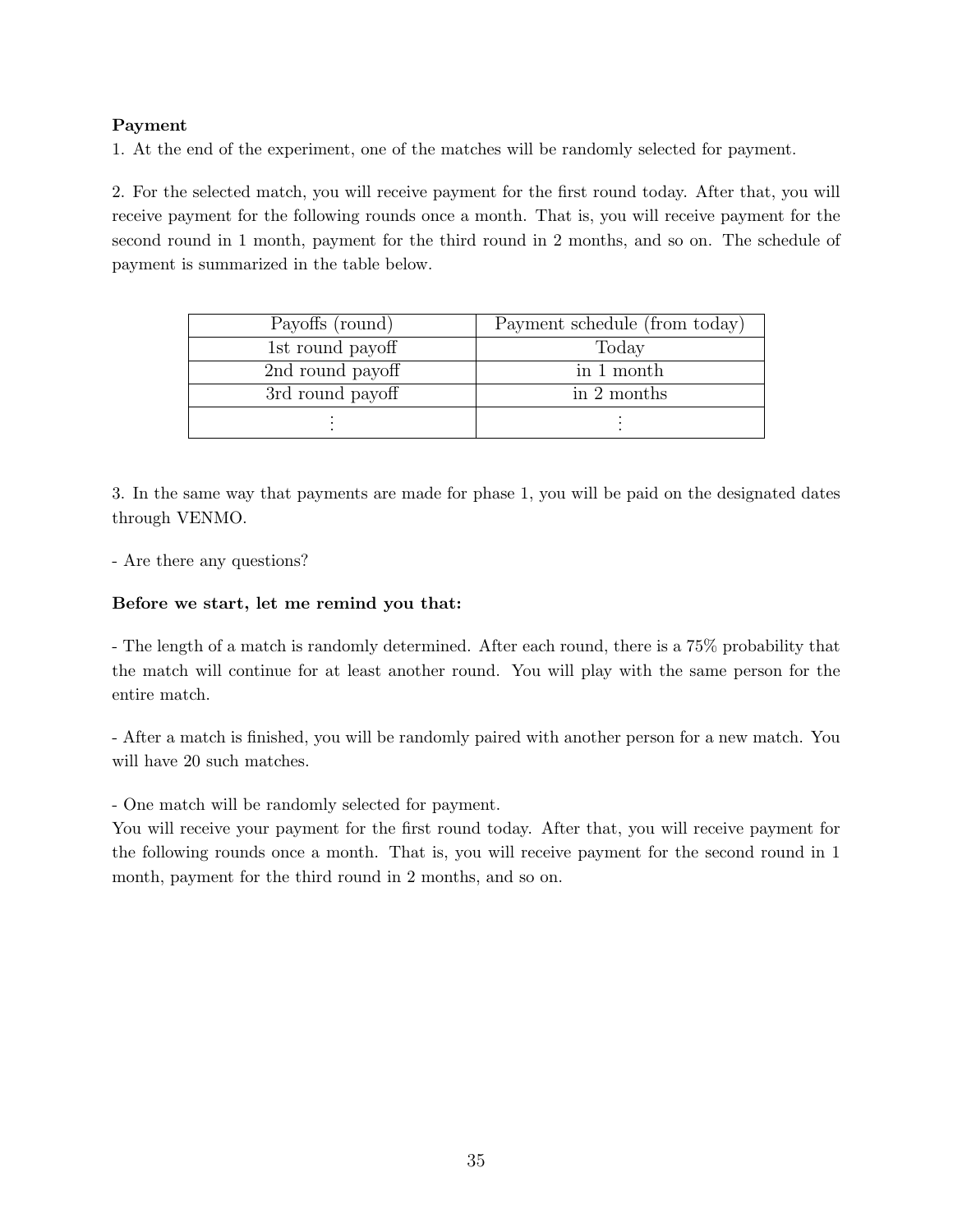#### Instructions (phase 2) - Delay-Monthly treatment

We will start with a brief instruction period for phase 2. During this instruction period you will be given a description of the main features of phase 2. If you have any questions during this period, raise your hand. Your question will then be answered publicly so that everyone can hear.

#### General Instructions

1. In phase 2 you will be asked to make decisions in several rounds. Each sequence of rounds is referred to as a match. You will be randomly paired with another person for a match.

2. The length of a match is determined randomly. After each round, there is a 75% probability that the match will continue for at least another round. This is as if we were to randomly choose an integer between 1 and 100 and continue if the number chosen is less than or equal to 75 and end if the number chosen is larger than 75. So, for instance, if you are in round 2, the probability that there will be a third round is 75%, and if you are in round 9, the probability that there will be another round is also 75%.

3. Once a match ends, you will be randomly paired with another person for a new match. You will have 20 matches in phase 2.

4. In each round, you will be asked to choose between action 1 and 2. The payoffs are determined by your action and the action chosen by the person paired with you. The payoffs are described in the table below:

|             | The other's choice |                |
|-------------|--------------------|----------------|
| Your choice |                    |                |
|             | \$4.00, \$4.00     | \$1.00, \$5.00 |
|             | \$5.00, \$1.00     | \$2.00, \$2.00 |

- The first entry in each cell represents your payoff, while the second entry represents the payoff of the person you are paired with. That is, if:

You select 1 and the other selects 1, you each make \$4.00.

You select 1 and the other selects 2, you make \$1.00 while the other makes \$5.00.

You select 2 and the other selects 1, you make \$5.00 while the other makes \$1.00.

You select 2 and the other selects 2, you each make \$2.00.

- Once you and the person you are paired with have made your choices, those choices will be highlighted and your payoff for the round will appear.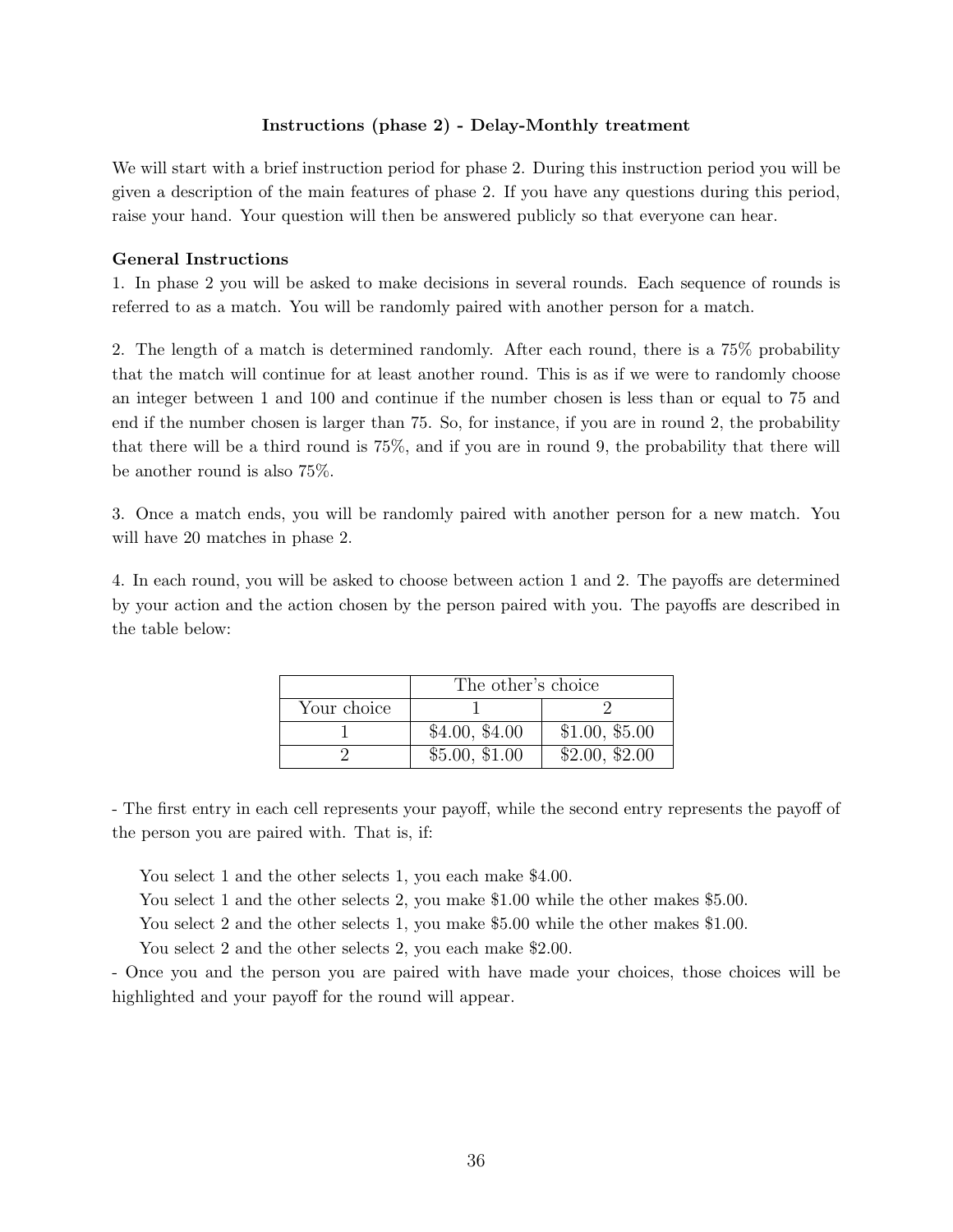#### Payment

1. At the end of the experiment, one of the matches will be randomly selected for payment.

2. For the selected match, you will receive payment for the first round in 1 month from today. After that, you will receive payment for the following rounds once a month. That is, you will receive payment for the second round in 2 months, payment for the third round in 3 months, and so on. The schedule of payment is summarized in the table below.

| Payoffs (round)  | Payment schedule (from today) |
|------------------|-------------------------------|
| 1st round payoff | in 1 month                    |
| 2nd round payoff | in 2 months                   |
| 3rd round payoff | in 3 months                   |
|                  |                               |

3. In the same way that payments are made for phase 1, you will be paid on the designated dates through VENMO.

- Are there any questions?

#### Before we start, let me remind you that:

- The length of a match is randomly determined. After each round, there is a 75% probability that the match will continue for at least another round. You will play with the same person for the entire match.

- After a match is finished, you will be randomly paired with another person for a new match. You will have 20 such matches.

- One match will be randomly selected for payment.

You will receive your payment for the first round in 1 month from today. After that, you will receive payment for the following rounds once a month. That is, you will receive payment for the second round in 2 months, payment for the third round in 3 months, and so on.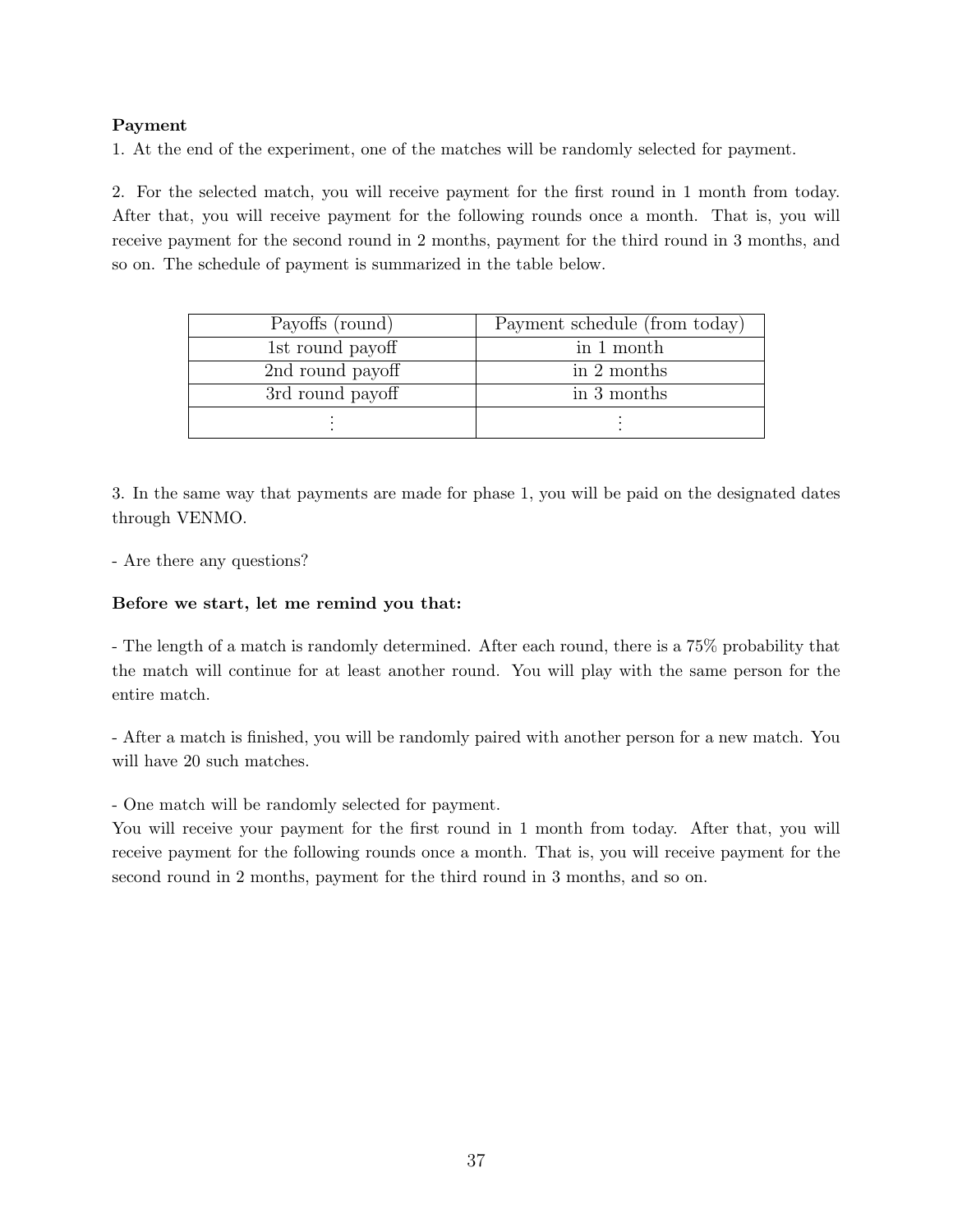# C Screen shots for the experiment

### C.1 Phase 1 screen shots



Figure C.1: The screen shot of phase 1 (block 1)



Figure C.2: The screen shot of phase 1 (block 8)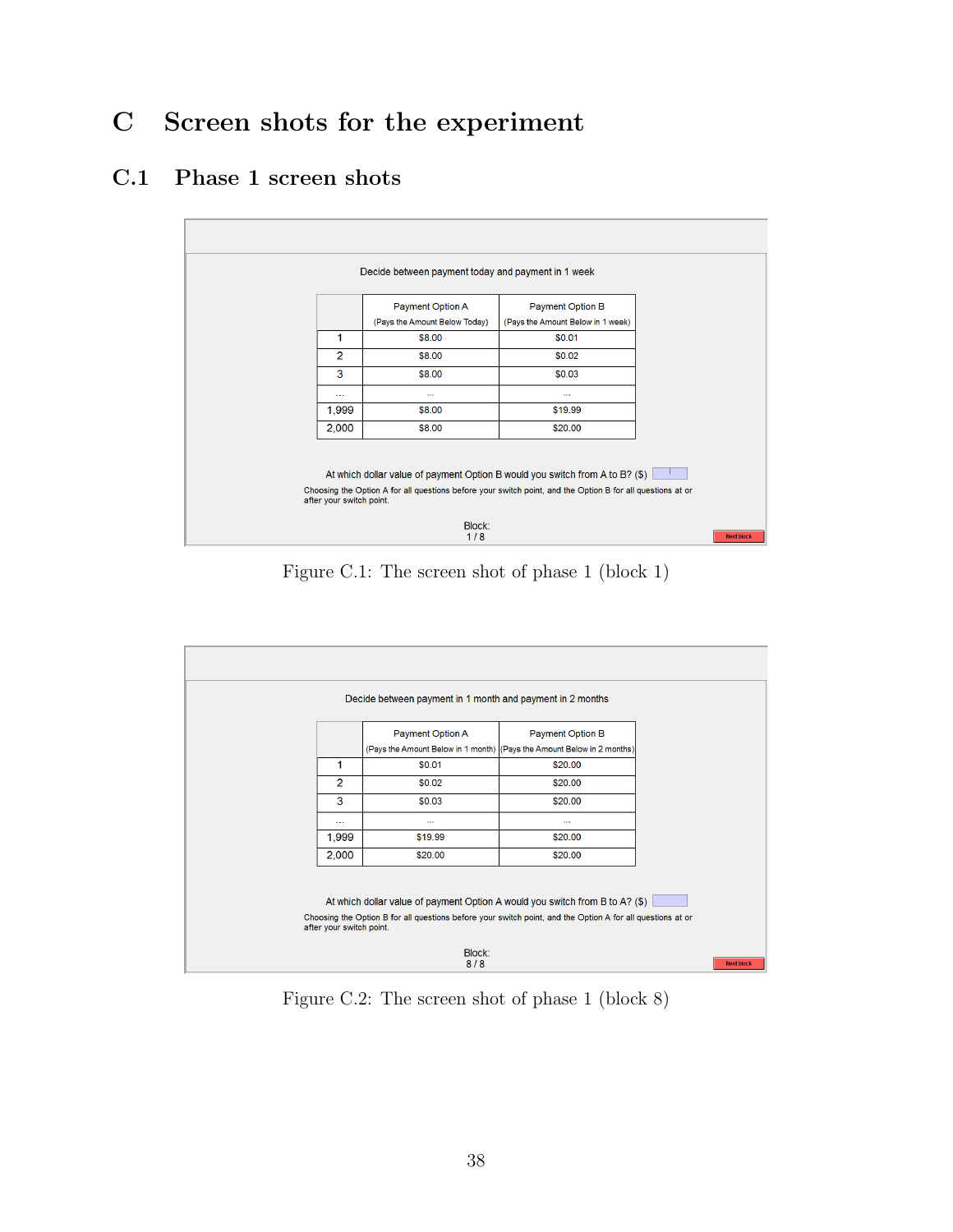## C.2 Phase 2 screen shots (Delay-Monthly treatment)



Figure C.3: The screen shot of the round 1 decision stage



Figure C.4: The screen shot of the round 1 feedback stage